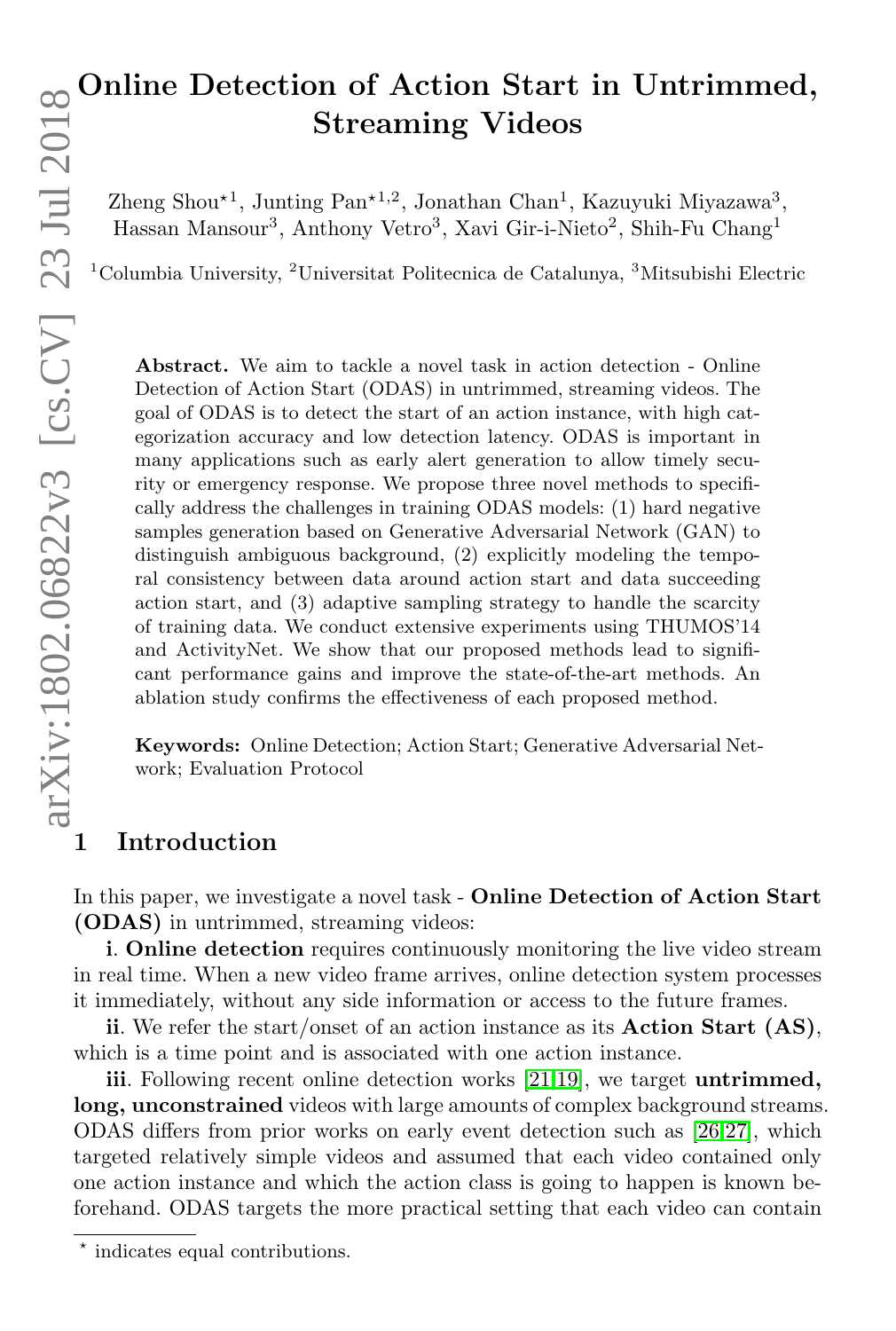<span id="page-1-0"></span>

Fig. 1: Left: Illustration of the novel Online Detection of Action Start (ODAS) task; Right: comparisons with the conventional action detection tasks

multiple action instances and the action class in the testing video is not known in advance.

As illustrated in Fig. [1](#page-1-0) left, ODAS aims to detect the occurrence and class of AS as soon as the action happens. ODAS is very important in many practical application scenarios, such as early alert generation. For example, the surveillance camera monitoring system needs to detect AS and then issue an alert as soon as possible to allow timely security response; autonomous driving car needs to detect AS of accidents happening in front of it as soon as possible so that the car can slow down or change course timely to avoid collision; robot looking after walking-impaired people shall detect AS of falling as soon as possible to provide assistance before the person has fallen down already. Consequently, in each of such scenarios, it is important to detect AS timely and accurately.

As illustrated in Fig. [1](#page-1-0) right, ODAS differs from the conventional action detection tasks. Recent online detection works [\[21,](#page-15-0)[19\]](#page-15-1) target the per-frame labeling task which aims to correctly classifying every frame into either the background class or certain action classes. Recent offline detection works  $[25,14,45,70,72,48,49]$  $[25,14,45,70,72,48,49]$  $[25,14,45,70,72,48,49]$  $[25,14,45,70,72,48,49]$  $[25,14,45,70,72,48,49]$  $[25,14,45,70,72,48,49]$  $[25,14,45,70,72,48,49]$ target the temporal localization task which aims to predict a set of action segment instances in a long, untrimmed video. Despite lacking the need to correctly classify every frame (as in per-frame labeling) or localize the complete action segment instance (as in temporal localization), ODAS explicitly focuses on detecting AS, which is quite challenging as discussed in the next paragraph. Traditional methods for per-frame labeling and temporal localization can indeed be adapted for ODAS. But since they were originally designed to address different problems, the challenges in detecting AS have not been specifically considered and deeply investigated. Therefore, methods excelling at per-frame labeling or temporal localization might not perform well in ODAS.

In this paper, we identify three challenges in training a good ODAS model and accordingly propose three novel solutions. (Challenge 1) As the example shown in Fig. [2,](#page-2-0) it is important to learn and detect characteristics that can correctly distinguish the start window from the background, which precedes AS and may share very similar scenes but without the actual occurrence of ac-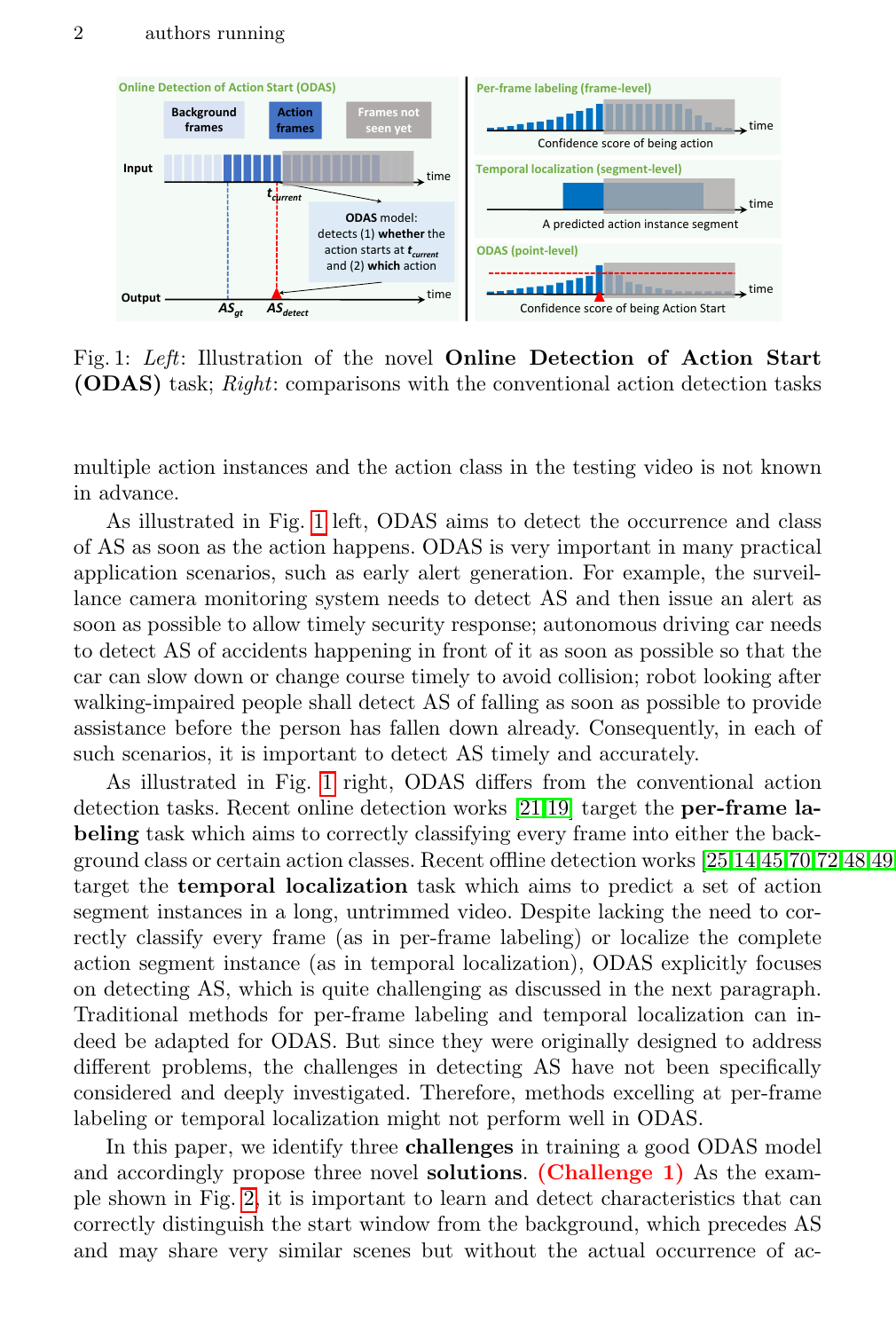<span id="page-2-0"></span>

Fig. 2: We identify three challenges in training a good ODAS model

tions. Note that we follow the state-of-the-art video classification models such as C3D [\[57,](#page-17-6)[58\]](#page-17-7), TSN [\[64\]](#page-17-8), I3D [\[9\]](#page-15-10) to accept short temporal sliding window as the network input. To address this challenge, we introduce an auxiliary generative network trained in an adversarial process to automatically generate hard negative samples during training. Although hard negative data may be rare in the training videos, our generator directly learns to model the distribution of hard negatives and thus can generate a much larger pool of hard negatives. (Challenge 2) We define the start window and its follow-up window in Fig. [2.](#page-2-0) A start window contains both action frames and background frames. Background preceding action can provide temporal contextual information but can also be confusing. Due to the shared contents (background scene and object), the feature of the start window may be closer to the preceding background window than the actual action window after the start. To remedy this issue, since the follow-up window is completely inside action, we propose to model the **temporal con**sistency between the start window and its follow-up window during training. (Challenge 3) It is important to accurately classify start windows in ODAS. But each action instance only has a few training samples of start windows, and thus the number of training samples for start windows is much more scarce than others such as background windows and windows fully inside action. To address this issue, we design an adaptive sampling strategy to increase the percentage of start windows in each training batch. Our experiments in Sec. [6](#page-10-0) will prove the effectiveness and necessity of each proposed method and putting three methods together results in significant performance gains.

In summary, we make three contributions in this paper:

(a) We propose a novel task ODAS in untrimmed, unconstrained, streaming videos to specifically focus on detecting AS timely and accurately.

(b) We design three novel methods for training effective ODAS models: (1) generating hard negative samples based on GAN to assist ODAS models in discriminating start windows from negatives, (2) modeling the temporal consistency between the start window and its follow-up window to encourage their feature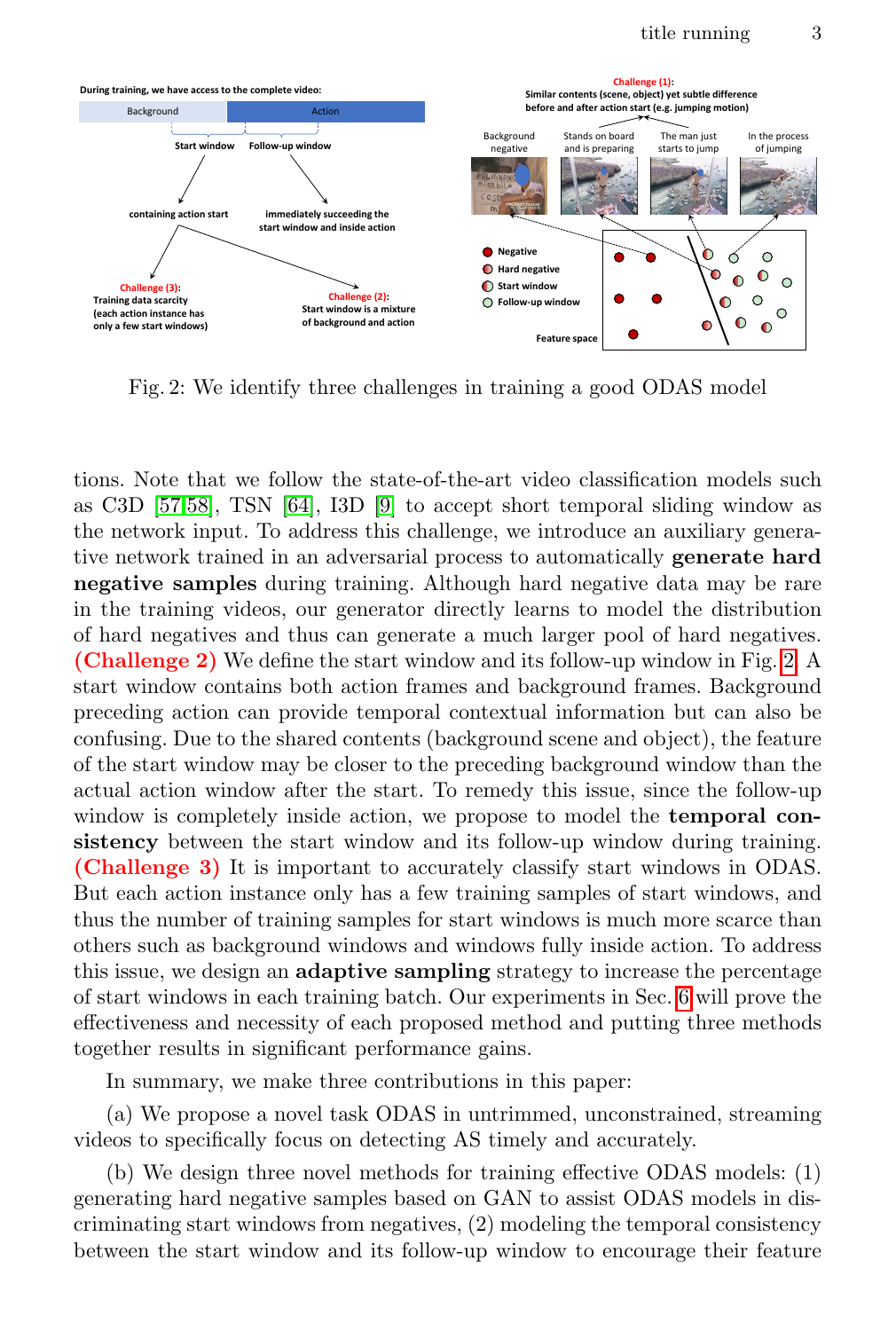similarity, and finally (3) adaptively sampling start windows more frequently to address the training sample unbalance issue.

(c) Extensive comparisons on THUMOS'14 and ActivityNet demonstrate the superiority of our approach over the conventional methods designed for online detection, per-frame labeling, temporal localization, and shot boundary detection in specifically solving the ODAS problem.

## <span id="page-3-0"></span>2 Related Works

Action Classification. Given a video clip, the goal of the classification task is to recognize the action categories contained in the whole video. Impressive progress [\[64](#page-17-8)[,9](#page-15-10)[,62](#page-17-9)[,63,](#page-17-10)[42,](#page-16-7)[30](#page-16-8)[,57,](#page-17-6)[16,](#page-15-11)[51,](#page-17-11)[15](#page-15-12)[,68\]](#page-17-12) has been made to address this problem. Various network architectures have been proposed, such as 3D ConvNets, twostream network [\[51](#page-17-11)[,64\]](#page-17-8), I3D [\[9\]](#page-15-10), etc. Detailed review can be found in surveys [\[66,](#page-17-13)[43](#page-16-9)[,2](#page-15-13)[,10,](#page-15-14)[4](#page-15-15)[,32\]](#page-16-10).

Temporal Action Localization. Given a long, untrimmed video, temporal action localization needs to temporally localize each action instance: we not only predict its category but also detect when it starts and ends. This task has raised a lot of interest in recent [\[25,](#page-16-2)[14](#page-15-2)[,45,](#page-16-3)[70,](#page-17-0)[72](#page-18-0)[,48,](#page-16-4)[49,](#page-17-1)[38,](#page-16-5)[24](#page-16-6)[,74,](#page-18-1)[20,](#page-15-3)[67,](#page-17-2)[13,](#page-15-4)[11,](#page-15-5)[18,](#page-15-6)[7,](#page-15-7)[6,](#page-15-8)[73,](#page-18-2)[56,](#page-17-3)[50](#page-17-4)[,69,](#page-17-5)[17\]](#page-15-9). Shou et al. [\[49\]](#page-17-1) proposed a Convolutional-De-Convolutional (CDC) network to detect precise segment boundary; Zhao et al. [\[74\]](#page-18-1) presented the Structured Segment Network (SSN) to model the temporal structure of each action segment; Buch et al. [\[6\]](#page-15-8) designed an end-to-end system to stream the video and detect action segments ending at the current time.

Although these methods for temporal localization were originally designed for the offline setting, some of them can be adapted to conduct temporal localization in an online manner. However, besides detecting AS, temporal localization requires detecting the Action End (AE) as well. To this end, many methods have to wait for seeing AE in order to localize the action segment as a whole so that can determine AS, resulting in high latency. Also, a good temporal localization method may excel at AE detection but perform poorly in AS detection (considering a detected segment that overlaps with the ground truth segment with IoU 0.7 and has the same AE as the ground truth). ODAS focuses on AS specifically.

Early Recognition and Detection. Similar to ODAS, early recognition and detection also aim to detect action as soon as it happens in streaming videos. Early recognition was effectively formulated as partial action classification  $[34,71,8,46,35]$  $[34,71,8,46,35]$  $[34,71,8,46,35]$  $[34,71,8,46,35]$  $[34,71,8,46,35]$ . the videos used in early recognition literatures are usually relatively short; during testing, they cut each video to only keep its first certain portion of the whole video, and then classify the cut video into the pre-defined action classes.

ODAS is more related to early detection. Hoai and De la Torre [\[26,](#page-16-0)[27\]](#page-16-1) made attempts to detect actions in an online manner yet under a simplified setting (e.g., one action instance per video). Huang et al. [\[28\]](#page-16-15) worked on a scenario that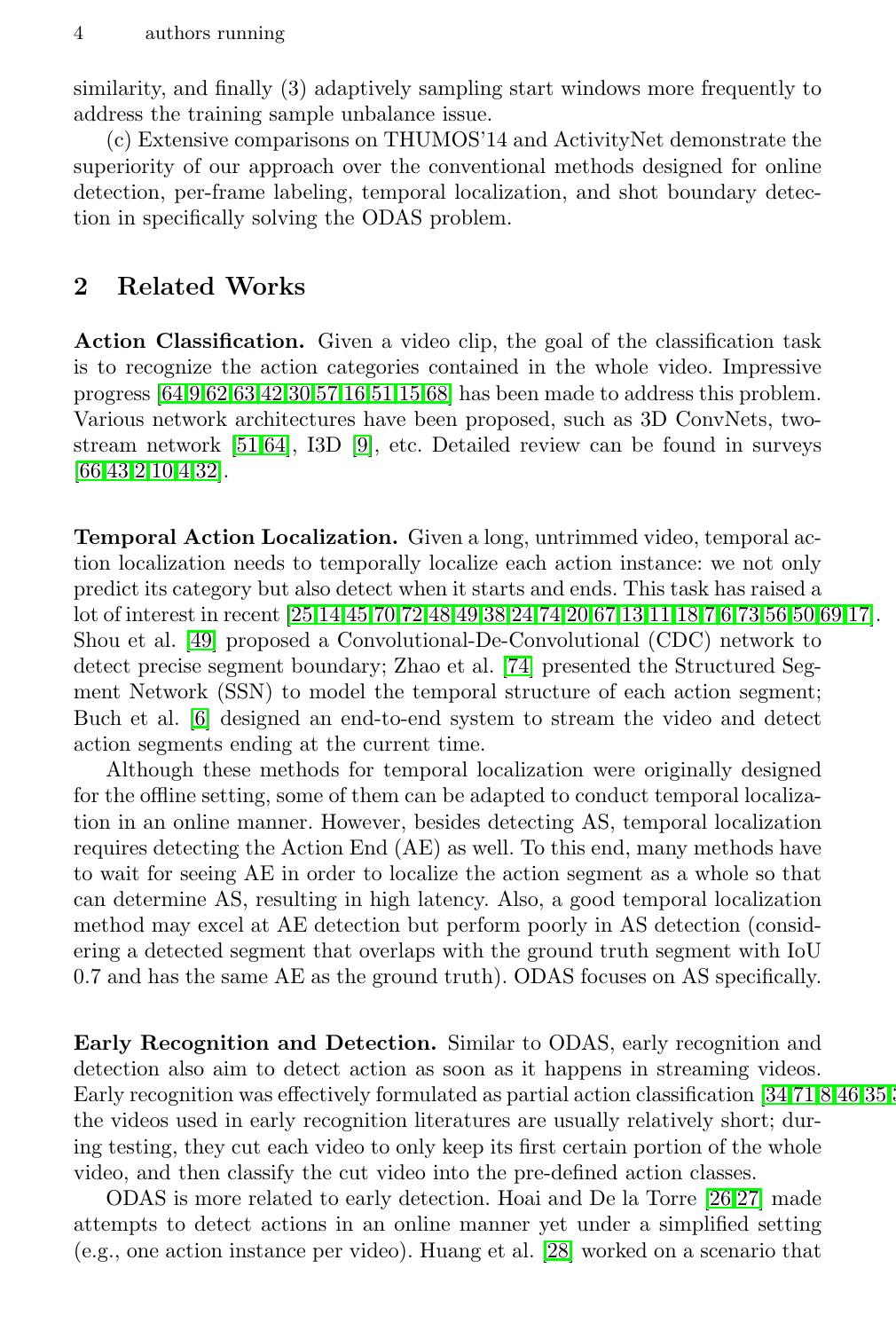the background contents are simple (i.e. the person is standing and keeping still). In this paper, like [\[21](#page-15-0)[,19\]](#page-15-1), we focus on the realistic videos that are unconstrained and contain complex backgrounds of large variety. Ma et al. [\[40\]](#page-16-16) approached the early detection task by cutting the first certain portion of the whole testing video and then conducting temporal localization on the cut video. Hence, besides detecting AS, this work also focused on detecting whether the action ends or not.

Online Action Detection. Recent works on online action detection are very close to ODAS. De Geest et al. [\[21\]](#page-15-0) first simulated the online action detection problem using untrimmed, realistic videos and benchmarked the existing models. Gao et al. [\[19\]](#page-15-1) designed a training strategy to encourage a LSTM-based Reinforced Encoder-Decoder (RED) Network to make correct frame-level label predictions as early as possible. But both of them formulated online action detection as online per-frame labeling task, which requires correctly classifying every frame rather than just detecting AS. A good per-frame labeling method might not be necessarily good at detecting AS (considering a per-frame labeling method correctly classifying frames in the 30%-100% portion of each action instance but mis-classifying frames in its 0%-30% portion). Consequently, as for the applications that detecting AS is the most important task, ODAS is the best fit.

In addition, there are also works on spatio-temporally localizing actions in an online manner but also limited to short videos [\[52](#page-17-15)[,54\]](#page-17-16). Li et al. [\[37\]](#page-16-17) and Liu et al. [\[39\]](#page-16-18) leveraged Kinect sensors and performed detection based on the tracked skeleton information. Vondrick et al. [\[60\]](#page-17-17) targeted future prediction, which is a more ambitious online detection task.

Adversarial Learning. The idea of training in an adversarial process was first proposed in [\[22\]](#page-15-18) and has been adopted in many applications [\[41](#page-16-19)[,61,](#page-17-18)[29,](#page-16-20)[75,](#page-18-3)[59\]](#page-17-19). Generative Adversarial Network (GAN) [\[22,](#page-15-18)[44\]](#page-16-21) consists of two networks trained simultaneously to compete with each other: a generator network G that learns to generate fake samples indistinguishable from real data and a discriminator network D which is optimized to recognize whether input data samples are real or fake. To the best of our knowledge, we are the first to explore GAN for action detection.

### <span id="page-4-0"></span>3 Framework

In this Section, we introduce our ODAS framework as shown in Fig. [1.](#page-1-0) We follow the state-of-the-art video classification networks like C3D [\[57,](#page-17-6)[58\]](#page-17-7), TSN [\[64\]](#page-17-8), I3D [\[9\]](#page-15-10) to accept temporal sliding windows as input. In particular, we set the window length to 16 frames and use C3D as our backbone network in Sec. [3](#page-4-0) and Sec. [4](#page-5-0) to help illustrate technical ideas.

We outline our ODAS framework by walking through the testing pipeline. During testing, when a new frame arrives at the current time  $t$ , we immediately feed the streaming window ending at t into our network. The network output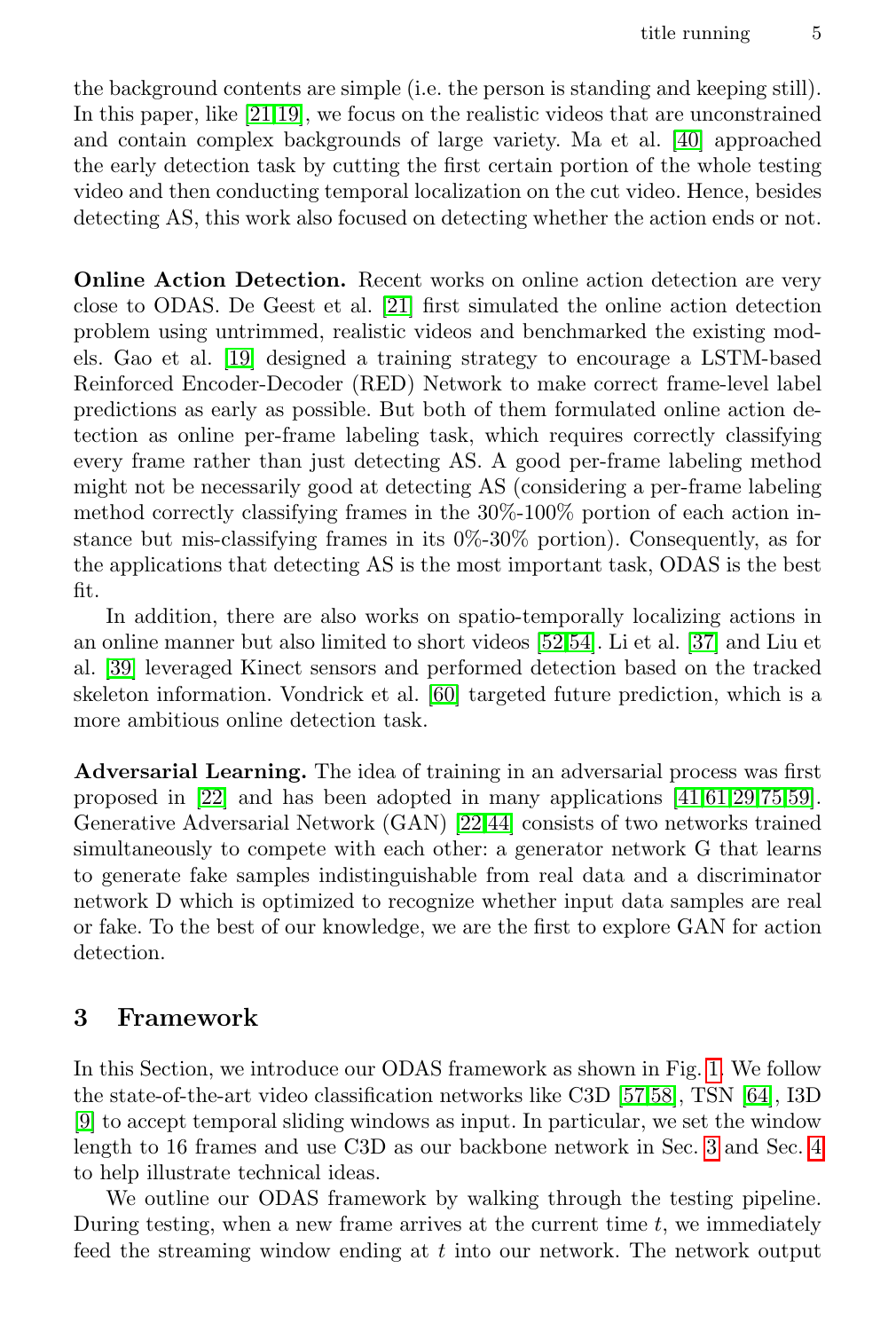<span id="page-5-1"></span>

Fig. 3: The effects of our proposed three training methods for ODAS. Each rectangle represents data distribution in the high-level feature space after training

at t consists of the semantic class  $c_t$  which could be either background or action  $1, \ldots, K$  (K is the total number of action classes) and the confidence score  $s_t$ . In order to detect AS, we compare the network outputs at  $t-1$  and t. We generate an AS point prediction whenever the following conditions are all satisfied: (1)  $c_t$ is action; (2)  $c_t \neq c_{t-1}$ ; (3)  $s_t$  exceeds the threshold obtained by grid search on the training set. Such an AS point prediction is associated with the time point t, the predicted class (set to  $c_t$ ) and the confidence score (set to  $s_t$ ).

As alternatives, we have also studied the approach of adding a proposal stage specifically for detecting action start and then classifying the action class. We found such an alternative approach is not as effective as the one outlined above. Quantitative comparisons can be found in the supplementary material.

### <span id="page-5-0"></span>4 Our Methods

As for training our ODAS model, the complete videos are available during training. We slide windows over time with a stride of 1 frame to first construct a set of training windows to be fed into the network. For each window, we assign its label as the action class of the last frame of the window. In this section, we propose three novel methods to improve the capability of the backbone networks at detecting action in a timely manner. We first illustrate our intuition of designing these methods and then present their formulations. We close this section by summarizing the full objective used for training. Implementation details can be found in the supplementary material.

#### 4.1 Intuition

Adaptively sample the training data. Since we want to detect actions as soon as possible, it is important for ODAS to accurately classify start windows. This is a challenging task because the start window contains various background contents, and the number of start windows is quite scarce. If we construct each training batch via randomly sampling out of all windows, the model might not see enough start windows during training in order to generalize to the testing data well. To solve this issue, we guide the ODAS model to pay more attention to start windows via adaptively sampling more start windows during each training batch. Using this strategy, the ODAS model can learn a better classification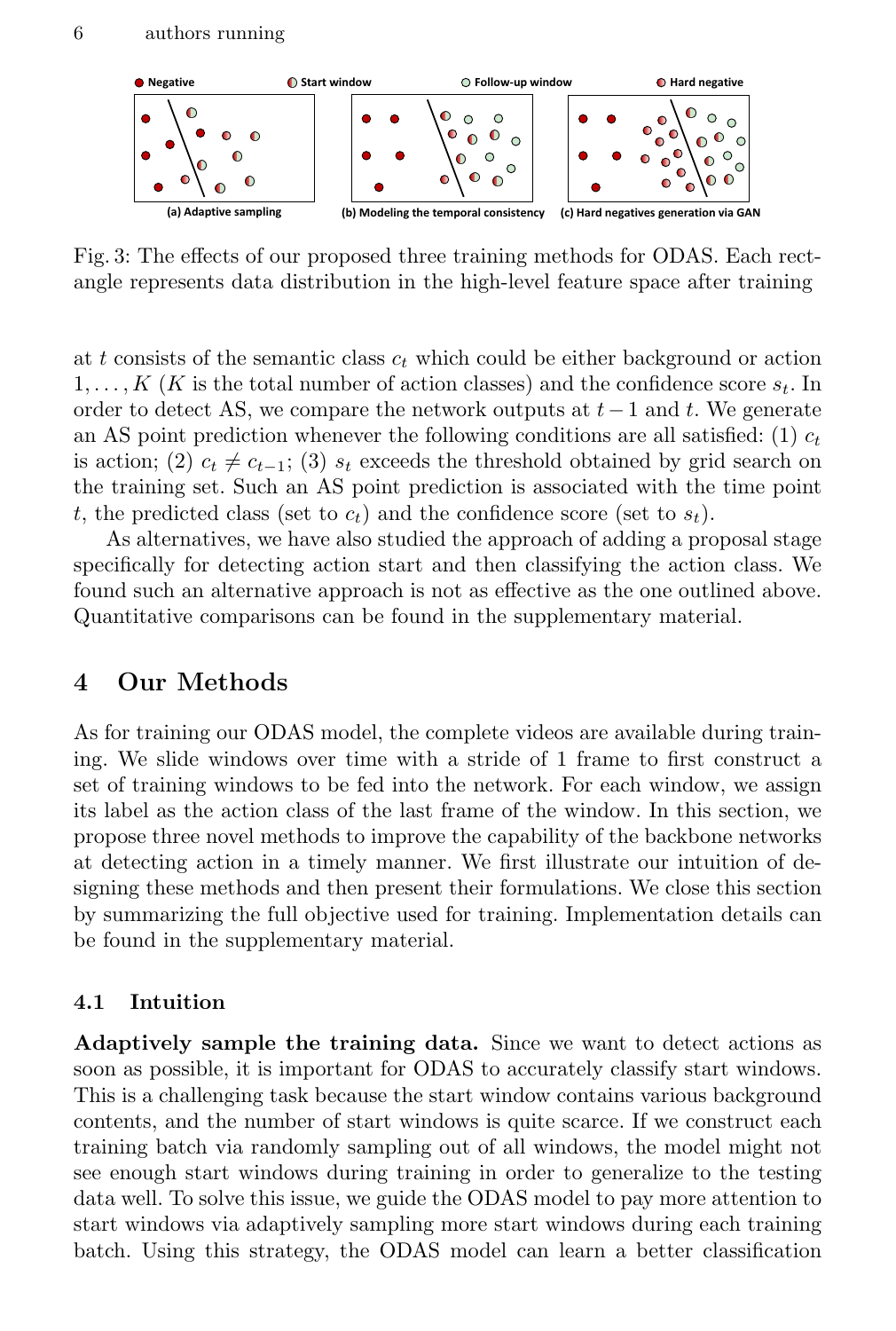<span id="page-6-0"></span>

Fig. 4: The network architectures of our ODAS models built on C3D [\[57\]](#page-17-6) and the proposed training objectives. (a) Our basic ODAS model consists of 3D ConvNets from Conv1 to Pool5 and 3 fully connected layers (FC6, FC7, FC8). We keep the same backbone network architecture as C3D while setting the number of nodes in FC8 to  $K + 1$ , standing for K actions and background. The output of FC8 is used for calculating multi-class classification softmax loss. (b) We model the temporal consistency between the start window and its paired follow-up window by adding a temporal consistency loss term to minimize the L2 similarity computed using their FC7 activations. Two streams in this siamese network share the same parameters. (c) Further, we design a GAN-based framework to automatically generate hard negative samples to help our model more accurately distinguish actions against negatives. G is generator and D is discriminator. G accepts random noise as input and output fake Pool5 features. We add an additional class in FC8 for fake samples. All blue blocks of the same name are the same layer and share weights. More details of GAN can be found in Section [4.4](#page-8-0)

boundary to distinguish start windows against negatives more accurately, as illustrated in Fig. [3](#page-5-1) (a).

Model the temporal consistency. As illustrated in Fig.  $3$  (a), the start window is a mixture of action frames and background frames. Therefore, in the feature space, start windows could be close to or even mixed with negatives. It is important to accurately distinguish start windows and negatives in ODAS so that the model can more timely detect action start when the video stream switches from negative to action. As illustrated in Fig. [3](#page-5-1) (b), since the follow-up windows are completely inside action, they are far away from negative data in the feature space. Thus we explicitly model the Temporal Consistency (TC) between each start window and its follow-up window to encourage their feature similarity. Using this training method, start windows move closer to follow-up windows and thus become more separable from negatives.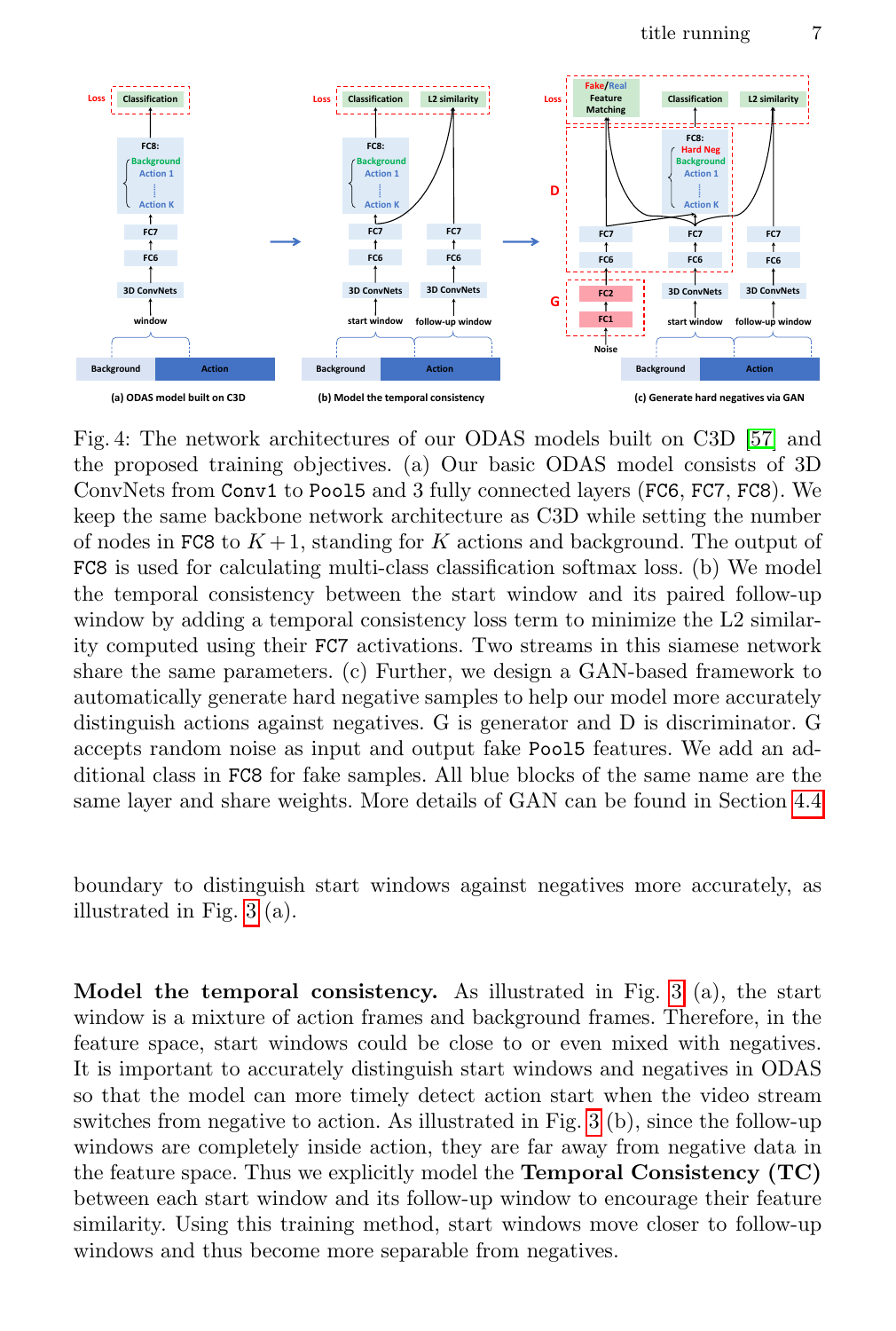Generate hard negative samples via GAN. As exampled in Fig. [2,](#page-2-0) it is important to train the ODAS model to capture the subtle differences that can serve as evidences for discriminating start windows from negatives preceding AS. As illustrated in Fig. [3](#page-5-1) (b), hard negatives that have subtle differences with start windows might be close to start windows in the feature space. In order to learn a better decision boundary, we aim to identify such hard negative samples in the training set during training. However, exhaustively finding such samples is time-consuming because such hard negatives are rare and may even not exist in the training data. Therefore, we propose to train a model to automatically synthesize samples that are hard to distinguish from true start windows. As illustrated in Fig. [3](#page-5-1) (c), equipped by these synthesized hard negatives, we can learn an even better ODAS model to discriminate start windows from negatives.

#### 4.2 Adaptively Sample the Training Data

Concretely, we randomly sample half of the training batch from start windows and randomly sample the other half batch from the remaining windows, which can be backgrounds or windows completely inside actions. After each training batch is constructed, we can feed them into our network as shown in Fig. [4](#page-6-0) (a) and train the network via minimizing the multi-class classification softmax loss  $\mathcal{L}_{classification}$ . We denote the set of start windows as  $p_{start} = \{(x_s, y)\}\$  where  $x_s$  is the start window to be fed into our model and  $y$  is its corresponding ground truth label. Similarly, we express the set of remaining windows as  $p_{\text{notstart}} = \{(x_{ns}, y)\}.$ The label space of y is  $1, \ldots, K+1$  where the first K classes are actions and the  $K+1$ -th class stands for background. Our network takes x as input and predicts a vector  $\{o_1, \ldots, o_{K+1}\}\$  of  $K+1$  dimension. Finally we apply the softmax function to obtain the normalized probability of being class i:  $P_{\text{model}}(i|x) = \frac{e^{o_i}}{\nabla^{K+1}}$  $\frac{e^{c_i}}{\sum_{k=1}^{K+1} e^{c_k}}$ . We use  $\mathbb{E}[\cdot]$  to represent expectation. The classification loss is defined as:

<span id="page-7-0"></span>
$$
\mathcal{L}_{\text{classification}} = \mathbb{E}_{(x_s, y) \sim p_{\text{start}}} [-\log (P_{\text{model}}(y|x_s))]
$$
  
 
$$
+ \mathbb{E}_{(x_{ns}, y) \sim p_{\text{notstart}}} [-\log (P_{\text{model}}(y|x_{ns}))].
$$
 (1)

#### 4.3 Model the Temporal Consistency

Formally, we denote the training set of the paired start window and follow-up window as  $p_{\text{startfollowup}} = \{(x_s, x_f, y)\}\$ , where  $x_s$  represents the start window and  $x_f$  is its associated follow-up window and y is still the ground truth label. We model the temporal consistency via minimizing the similarity  $\mathcal{L}_{similarity}$  measured by L2 distance of the feature representation between  $x_s$  and  $x_f$ :

<span id="page-7-1"></span>
$$
\mathcal{L}_{\text{similarity}} = \mathbb{E}_{(x_s, x_f, y) \sim p_{\text{startfollowup}}} ||F(x_s) - F(x_f)||_2^2, \tag{2}
$$

where the function  $F(\cdot)$  indicates extracting feature representation. As shown in Fig. [4](#page-6-0) (b), we set  $F(\cdot)$  to be the output of FC7 because it is also the input to the final layer FC8 for classification. Trained with this temporal consistency loss, the features of start windows become more distinguishable from negatives, which leads to the ODAS performance improvements as shown in Sec. [6.1.](#page-12-0)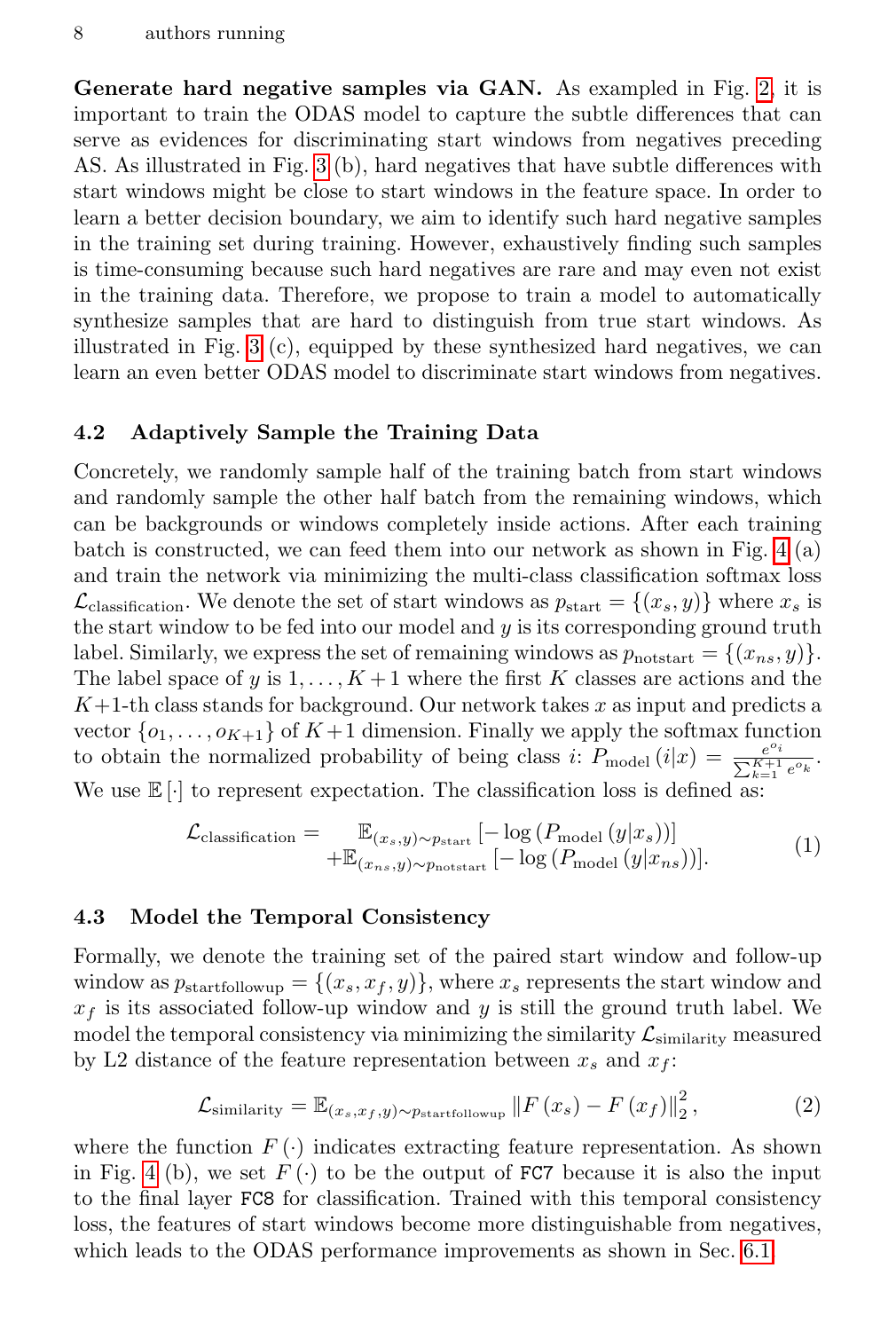#### <span id="page-8-0"></span>4.4 Generate Hard Negative Samples via GAN

In order to separate start windows and hard negatives which have subtle differences from start windows, we design a GAN-based framework which synthesizes hard negative samples to assist ODAS model training.

Generator (G). Since directly generating video is very challenging, we use GAN to generate features rather than raw videos. As shown in Fig. [4](#page-6-0) (c), our GAN model has a fixed 3D ConvNets (from Conv1 to Poo15) to extract real Pool5 features from raw videos and also has a G to generate fake Pool5 features. Upper layers serve as **Discriminator**  $(D)$ , which will be explained later.

G accepts a random noise  $z$  as input and learns to capture the true distribution of real start windows. Consequently, G has the potential to generate various fake Pool5 samples which may not exist in the real training set but may appear during testing. This enables our model to continuously explore more discriminative classification boundary in the high-level feature space. Following [\[44\]](#page-16-21), z is a 100-dimensional vector randomly drawn from the standard normal distribution. In practice, we find that a simple G consisting of two fully connected layers FC1 and FC2 works well. Each fully connected layer is followed by a BatchNorm layer and a ReLU layer.

When training G, the principle is to generate **hard** negative samples that are similar to real start windows. Conventional GANs utilize a binary real/fake classifier to provide supervision signal for training G. However, this method usually encounters an instability issue. Following [\[47\]](#page-16-22), instead of adding a binary classifier, we require G to generate fake data matching the statistics of the real data. Specifically, the feature matching objective is forcing G to match the expectation of the real features on an intermediate layer of D (we use FC7 layer as indicated in Fig.  $4(c)$ . Formally, we denote the feature extraction part of using the fixed 3D ConvNets as  $\phi(\cdot)$  and the process from Pool5 to FC7 as  $\psi(\cdot)$ . The feature matching loss is defined as follows:

<span id="page-8-1"></span>
$$
\mathcal{L}_{\text{matching}} = \left\| \mathbb{E}_{(x_s, y) \sim p_{\text{start}}} \left[ \psi \left( \phi \left( x_s \right) \right) \right] - \mathbb{E}_{z \sim noise} \left[ \psi \left( G \left( z \right) \right) \right] \right\|_2^2, \tag{3}
$$

where  $G(\cdot)$  denotes the generator,  $p_{\text{start}} = \{(x_s, y)\}\$ is the training set of start windows,  $x_s$  represents the start window, and y is the ground truth label.

**Discriminator** (D). The principle for designing D is that the generated samples should be still separable from real start windows despite their similarity, so that the generated samples can be regarded as hard **negatives**. As shown in Fig. [4](#page-6-0) (c), D consists of FC6, FC7, and FC8. Instead of adding a binary real/fake classifier, we add an additional node in FC8 layer to represent the hard negative class, which is the ground truth label for the generated samples. Note that this additional class is used during training only and is removed during testing.

Similarly, some previous works also replaced the binary discriminator with a multi-class classifier that has an additional class for the fake samples [\[47,](#page-16-22)[55,](#page-17-20)[12\]](#page-15-19).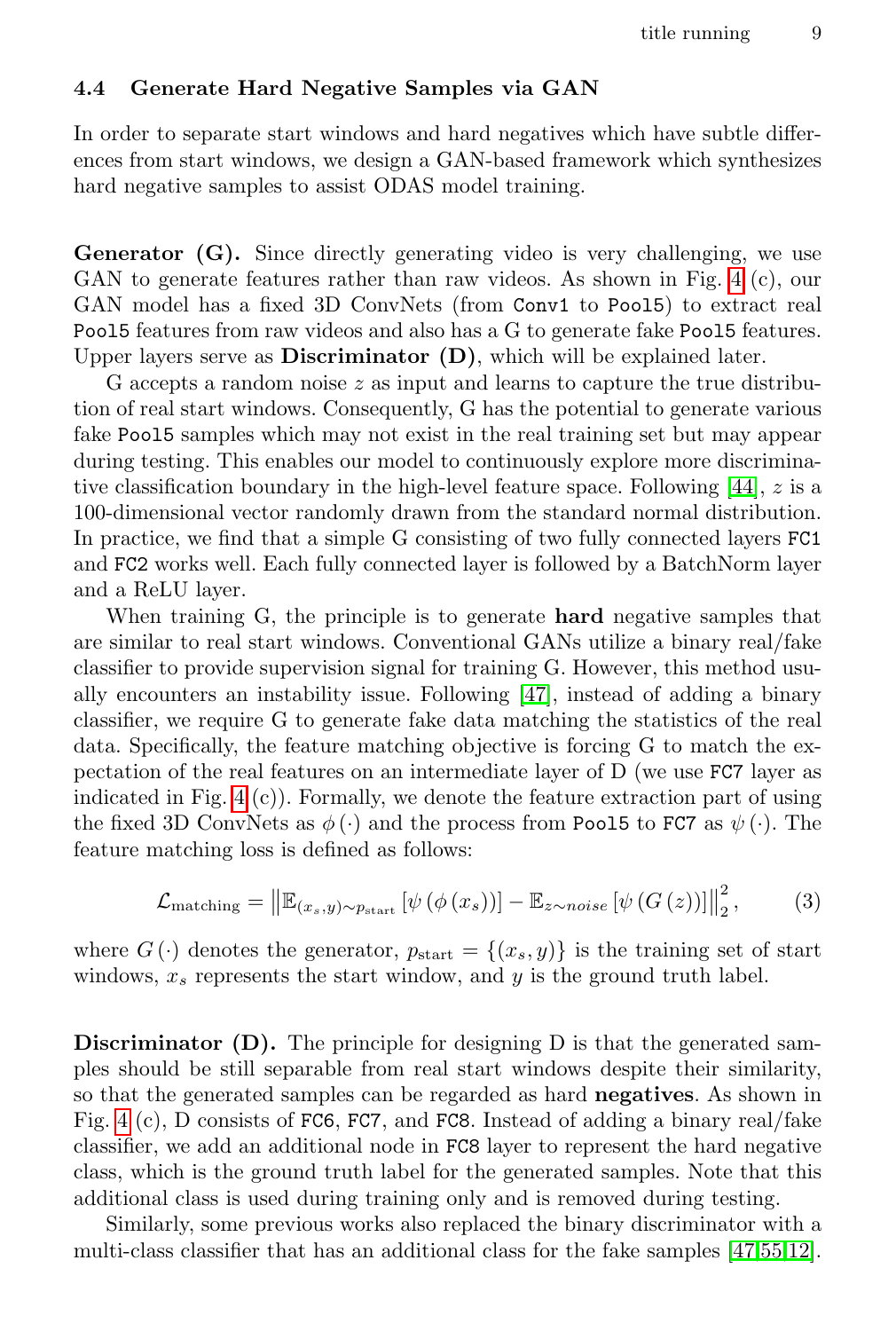However, their motivation is mainly extending GAN to the semi-supervised setting: the unlabeled real samples could belong to any class except fake. But in this paper, we focus on generating hard negatives which should be similar to actions but dissimilar to backgrounds; meanwhile our D needs to distinguish hard negatives from not only actions but also from backgrounds.

Given a Pool5 feature  $\phi(x)$  either extracted from real data or generated by G, D accepts  $\phi(x)$  as input and predicts a vector  $\{o_1, \ldots, o_{K+2}\}\$  which goes through a softmax function to get class probabilities:  $P_D(i|\phi(x)) = \frac{e^{\alpha_i}}{\nabla^{K+2}}$  $\frac{e^{-i}}{\sum_{k=1}^{K+2} e^{o_k}},$ where  $i \in \{1, ..., K+2\}$ . Regarding the real samples, we can calculate their corresponding classification loss  $\mathcal{L}_{\text{real}}$  via extending  $\mathcal{L}_{\text{classification}}$  defined in Eq. [1:](#page-7-0)

<span id="page-9-0"></span>
$$
\mathcal{L}_{\text{real}} = \mathbb{E}_{(x_s, y) \sim P_{\text{start}}} [-\log P_D(y|\phi(x_s))]
$$
  
 
$$
+ \mathbb{E}_{(x_{ns}, y) \sim P_{\text{notstart}}} [-\log P_D(y|\phi(x_{ns}))].
$$
 (4)

As for the generated fake samples, the loss is:

<span id="page-9-1"></span>
$$
\mathcal{L}_{\text{fake}} = \mathbb{E}_{z \sim noise} \left[ -\log P_D \left( K + 2|G(z) \right) \right],\tag{5}
$$

where  $K + 2$  represents the hard negative class.

### 4.5 The Full Objective

We first pre-train the whole network via minimizing  $\mathcal{L}_{classification} + \lambda \cdot \mathcal{L}_{similarity}$ , which combines the classification loss (Eq. [1\)](#page-7-0) and the temporal consistency loss (Eq. [2\)](#page-7-1) together with the weighting parameter  $\lambda$ . Based on such initialization, we train G and D in an alternating manner during each iteration: When training **G**, we fix D and train G so that the full objective is  $\min_{G} \mathcal{L}_G$ .  $\mathcal{L}_G$  contains only the feature matching loss (Eq. [3\)](#page-8-1):  $\mathcal{L}_G = \mathcal{L}_{\text{matching}}$ . When training D, we fix G and train D so that the full objective is  $\min_{D} \mathcal{L}_{D}$ .  $\mathcal{L}_{D}$  contains the classification loss for both the real and fake samples (Eq. [4](#page-9-0) and Eq. [5\)](#page-9-1) and also the temporal consistency loss (Eq. [2\)](#page-7-1):  $\mathcal{L}_D = \mathcal{L}_{\text{real}} + \mathcal{L}_{\text{fake}} + \lambda \cdot \mathcal{L}_{\text{similarity}}$ , where  $\lambda$  is the weight.

### 5 Evaluation

### 5.1 Conventional Protocols and Metrics

Hoai and De la Torre [\[26,](#page-16-0)[27\]](#page-16-1) first worked on early detection and proposed three evaluation protocols to respectively evaluate classification accuracy, detection timeliness, and localization precision. As comprehensively discussed in [\[21\]](#page-15-0), their protocols do not suit online detection in realistic, unconstrained videos, because their protocols were designed for a simplified setting: each video contains only one action instance of interest.

Therefore, as mentioned in Sec. [2,](#page-3-0) recent online detection works [\[21,](#page-15-0)[19\]](#page-15-1) effectively worked on the per-frame labeling task and evaluated the frame-level classification mean Average Precision (mAP) or its calibrated version. In addition, temporal localization methods detect both the start and end times of each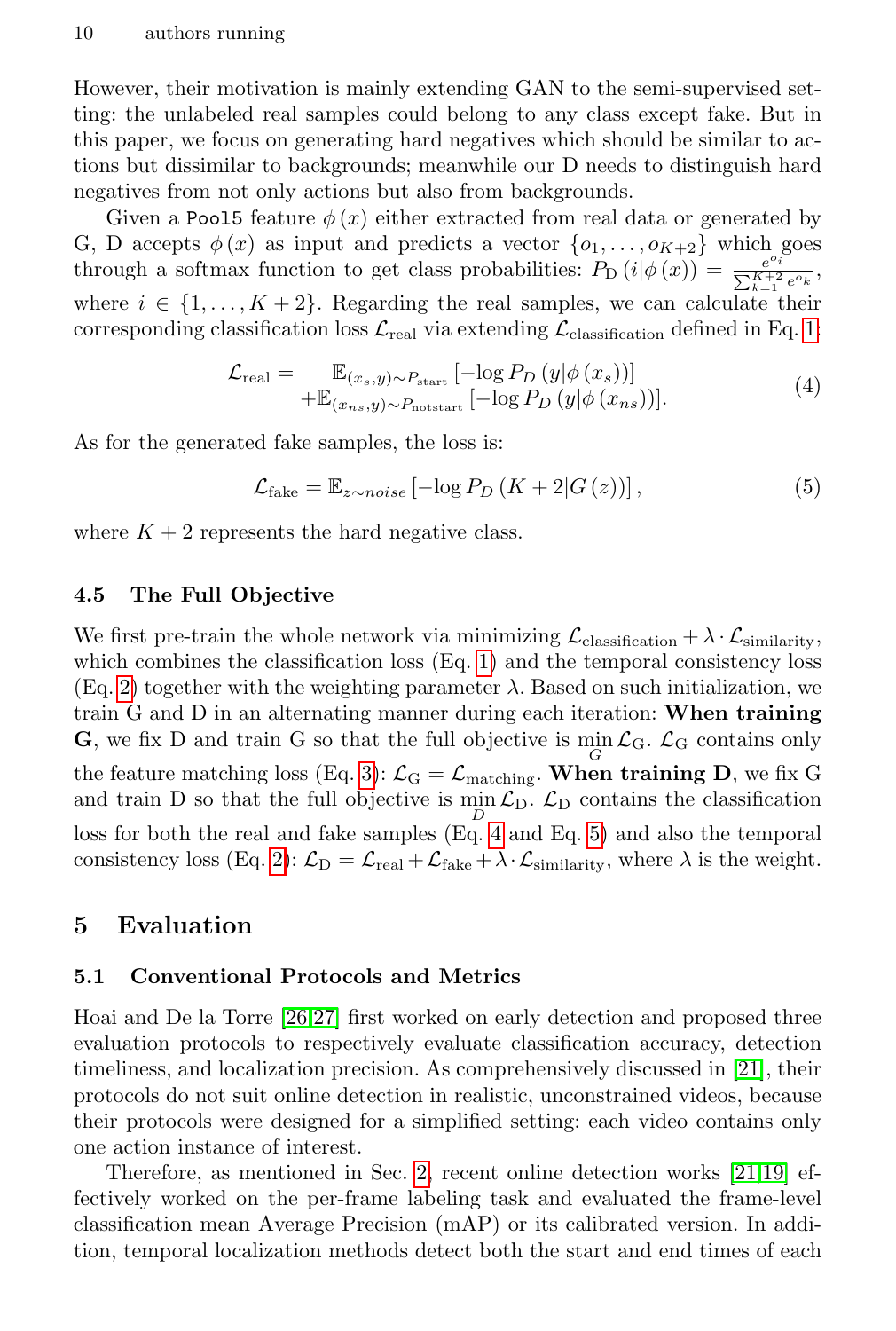action instance and evaluate the segment-level detection mAP. As for ODAS, the performance of detecting AS can indeed affect both the frame-level mAP and the segment-level mAP. However, since the frame-level mAP is mainly used to evaluate the accuracy of classifying every frame and the segment-level mAP involves evaluating the correctness of detecting the end, both metrics are not exactly evaluating the performance in detecting action starts. Detailed discussions and examples can be found in the supplementary material.

### 5.2 Proposed New Protocol and Metrics

In order to specifically evaluate ODAS performance, we propose a new evaluation protocol. We evaluate ODAS at the point level for each AS instance. As mentioned in Sec. [3,](#page-4-0) ODAS system outputs a rank list of detected AS points. Each AS point prediction is associated with the time point  $t$ , the predicted action class and the confidence score.

We aim to evaluate the detection accuracy and timeliness of ODAS system compared to the human annotated ground truths  $\frac{1}{1}$  $\frac{1}{1}$  $\frac{1}{1}$ . As for the timeliness, inspired by the segment-level mAP which measures the temporal overlap between the ground truth segment and the predicted segment, we measures the temporal offset (absolute distance) between the ground truth AS point and the predicted AS point. We discuss the temporal offset in detail in the supplementary material.

We propose the **point-level AS detection mAP** to evaluate ODAS results. Each AS point prediction is counted as correct only when its action class is correct and its offset is smaller than the evaluation threshold. We evaluate the point-level AP for each action class and average over all action classes to get the point-level mAP. We do not allow duplicate detections for the same ground truth AS point.

### <span id="page-10-0"></span>6 Experiments

In order to simulate the ODAS setting, we employ standard benchmarks consisting of untrimmed videos to simulate the sequential arrival of video frames.

#### 6.1 Results on THUMOS'14

Dataset. THUMOS'14 [\[31\]](#page-16-23) involves 20 actions and videos over 20 hours: 200 validation videos (3,007 action instances) and 213 test videos (3,358 action instances). These videos are untrimmed and contain at least one action instance. Each video has 16.8 action instances in average. We use the validation videos for training and use the test videos to simulate streaming videos for testing ODAS.

<span id="page-10-1"></span><sup>1</sup> According to the human annotations on THUMOS'14 test set [\[31\]](#page-16-23), people usually can form agreement on when the action starts: out of 3,358 action instances, 3,259 instances (97%) have their AS time annotations agreed by multiple human annotators. The instances with ambiguous start times are excluded during evaluation.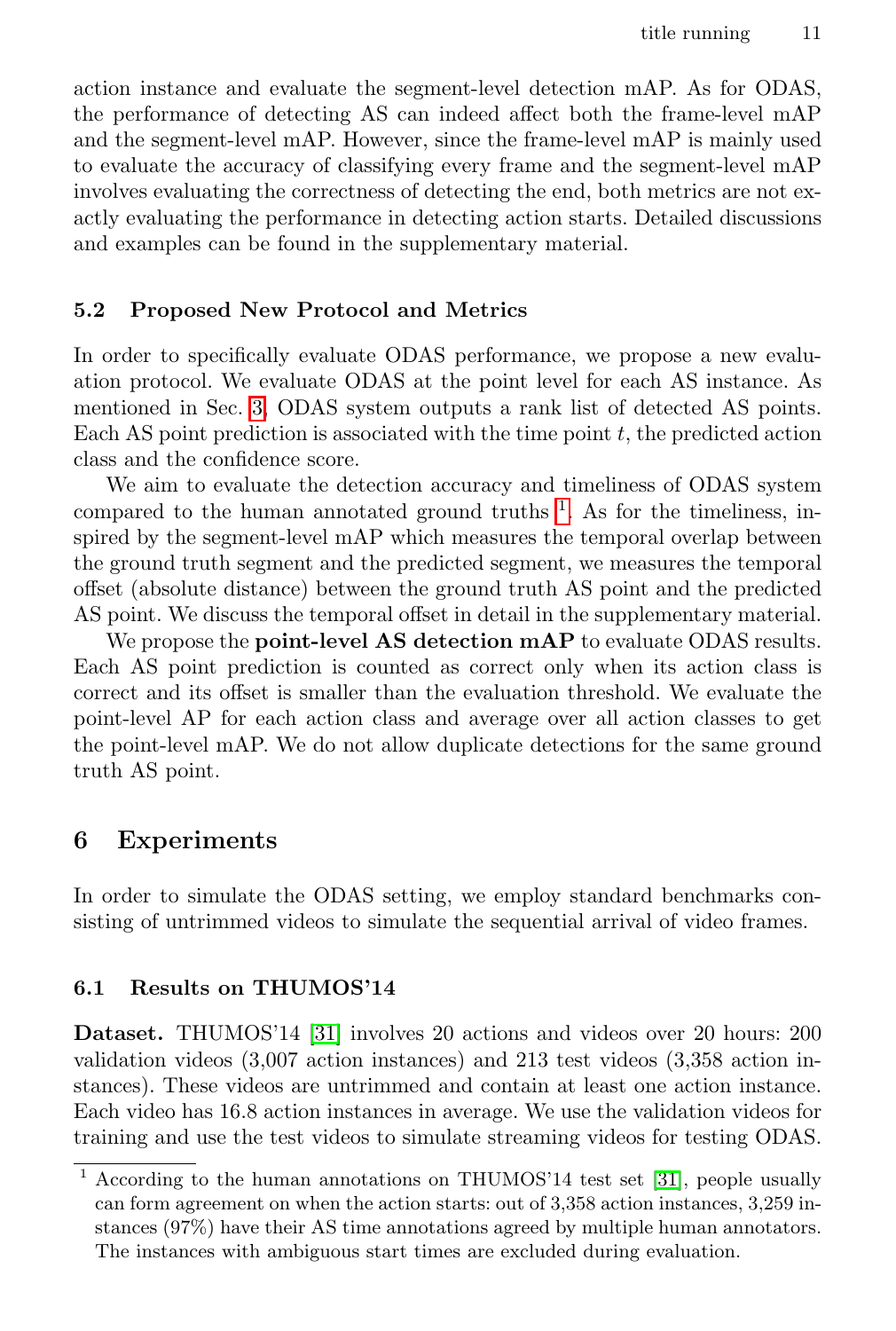Metrics. We evaluate the point-level AS detection mAP at different temporal offset thresholds to compare ODAS systems under the different user tolerances or application requirements. Note that  $AP$  depth at recall  $X\%$  means averaging the precisions at points on the P-R curve with the recall ranging from 0% to X%. The aforementioned default detection mAP is evaluated at AP depth at recall 100%. In order to look at the precision of top ranked predictions, we can evaluate detection mAP at different AP depth. At each AP depth, we average the detection mAP under different offset thresholds to obtain the average mAP.

Comparisons. As for our approach, our network architecture can be found in Fig. [4.](#page-6-0) Since we build our model upon C3D [\[57\]](#page-17-6) which has been pre-trained on Sports-1M [\[33\]](#page-16-24), we use it to initialize models shown in Fig. [4.](#page-6-0) Since Pool5 output has 8,192 dimensions, we use 4,096 nodes for both FC1 and FC2 in G. We compare with the following baselines. (1) **Random guess**: we replace the network output scores for K actions and background mentioned in Sec. [3](#page-4-0) via randomly splitting score 1 into  $K + 1$  numbers all within [0, 1]. (2) C3D w/o ours: we use the C3D model which has exactly the same network architecture as our model used during testing but is trained without our proposed methods. (3) RED: Gao et al. [\[19\]](#page-15-1) achieved the state-of-the-art performances on THU-MOS'14 in online action detection task by encouraging the LSTM network to make correct frame-level predictions at the early part of a sequence. We obtained the results from the authors and evaluated based on our proposed protocol. (4) Per-frame labeling method - CDC: Shou et al. [\[49\]](#page-17-1) designed a Convolutional-De-Convolutional Network to operate on the testing video in an online manner to output the per-frame classification scores, which can be used to determine AS points following the same pipeline as proposed in Sec. [3.](#page-4-0) (5) Temporal localization method - TAG in SSN: Zhao et al. [\[74\]](#page-18-1) proposed an effective segment proposal method called temporal actionness grouping (TAG). Based on the actionness score sequence, TAG can be operated in an online manner to detect the start of a segment and then also detect its end. Thus TAG can be used for ODAS to generate class-agnostic AS point proposals. For fair comparisons, we determine the action score of each proposal by applying the AS classifier obtained by our best model (trained with all three methods). (6) Shot boundary detection methods [\[5,](#page-15-20)[65,](#page-17-21)[53\]](#page-17-22) detect the change boundaries in the video which can be considered as AS proposals. Then we utilize our best classifier to classify each AS proposal. We employ two popular open-source shot detection methods Shot- $\mathbf{Detect}^2$  $\mathbf{Detect}^2$  and  $\mathbf{SceneDetect}^3$  $\mathbf{SceneDetect}^3$  respectively for comparisons. (7) Offline detection method: S-CNN [\[48\]](#page-16-4) uses the same C3D network architecture as our model but performs testing in offline.

Since the duration of action instance varies from  $\langle 1s \rangle$  to  $>20$ s and thus during evaluation we vary the offset threshold from 1s to 10s. As shown in Fig. [5,](#page-12-1) when using the proposed training strategies specifically designed to tackle ODAS, our approach improves the C3D  $w/o$  ours baseline by a large margin. Qualita-

<span id="page-11-0"></span><sup>2</sup> https://github.com/johmathe/Shotdetect

<span id="page-11-1"></span><sup>3</sup> https://github.com/Breakthrough/PySceneDetect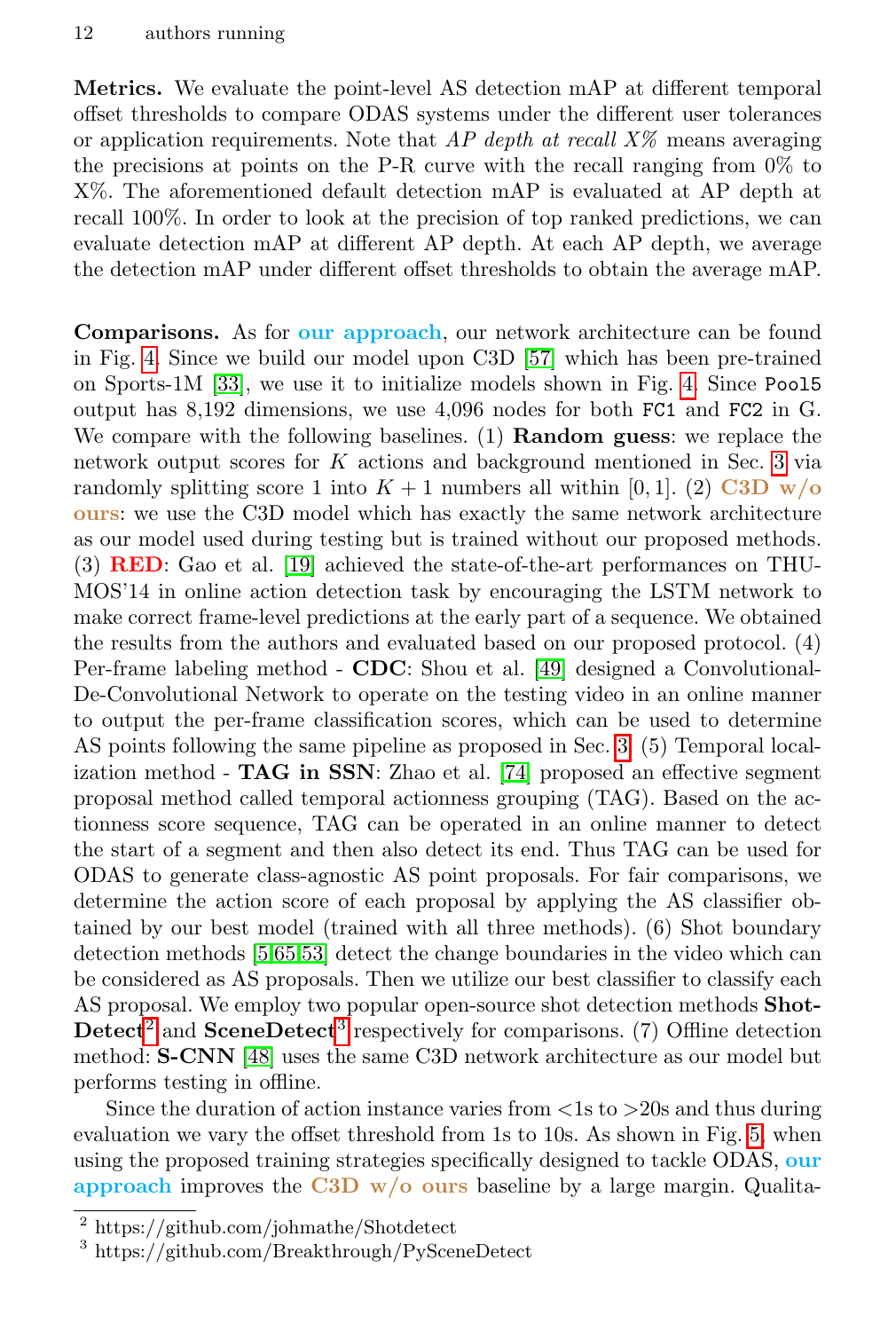<span id="page-12-1"></span>

Fig. 5: Experimental results on THUMOS'14. (a) Comparisons with state-ofthe-art methods. Left: y-axis is the point-level AS detection mAP and x-axis is varying the offset threshold. **Right**: y-axis is the average mAP averaged over offsets from 1s to 10s at AP depth at  $X\%$  recall and x-axis is varying  $X\%$  from 0.1 to 1. (b) Ablation study of our methods. Point-level AS detection mAP vs. offset threshold. Left: Using one of proposed training methods only. **Right:** removing one method out of the whole three combination

tive comparisons can be found in the supplementary material. Notably, our approach is far better than **random guess** and also outperforms **RED**, which is a state-of-the-art method developed very recently to detect action as soon as possible. Also, our method is better than other per-frame labeling method (i.e. CDC) and some class-agnostic start point detection methods (i.e. **TAG in SSN, Shot-**Detect, SceneDetect). Furthermore, our approach can even achieve better results under high offset thresholds than the offline S-CNN method.

<span id="page-12-0"></span>Ablation study of individual proposed method. We conduct in-depth study on THUMOS'14 to analyze the performance gain contributed by each proposed training method. In Fig. [5](#page-12-1) (b) left, we report the results on THU-MOS'14 when training with only one of our proposed methods. All approaches in the following have the same network architecture during testing: C3D is trained without any proposed methods; C3D-adaptive is trained with the adaptive sampling strategy;  $C3D-TC$  is trained with modeling the temporal consistency; C3D-GAN is trained within our proposed GAN-based framework; C3D-adaptive-TC-GAN combines all three proposed methods together during training and achieves the best performance. These results indicate that all three proposed methods are effective in improving the ODAS model.

In Fig. [5](#page-12-1) (b) right, we report the results on THUMOS'14 when training without one of our proposed methods. We add additional approaches of the same network architecture during testing: C3D-TC-GAN is trained without the adaptive sampling strategy; C3D-adaptive-GAN is trained without modeling the temporal consistency; C3D-adaptive-TC is trained without our pro-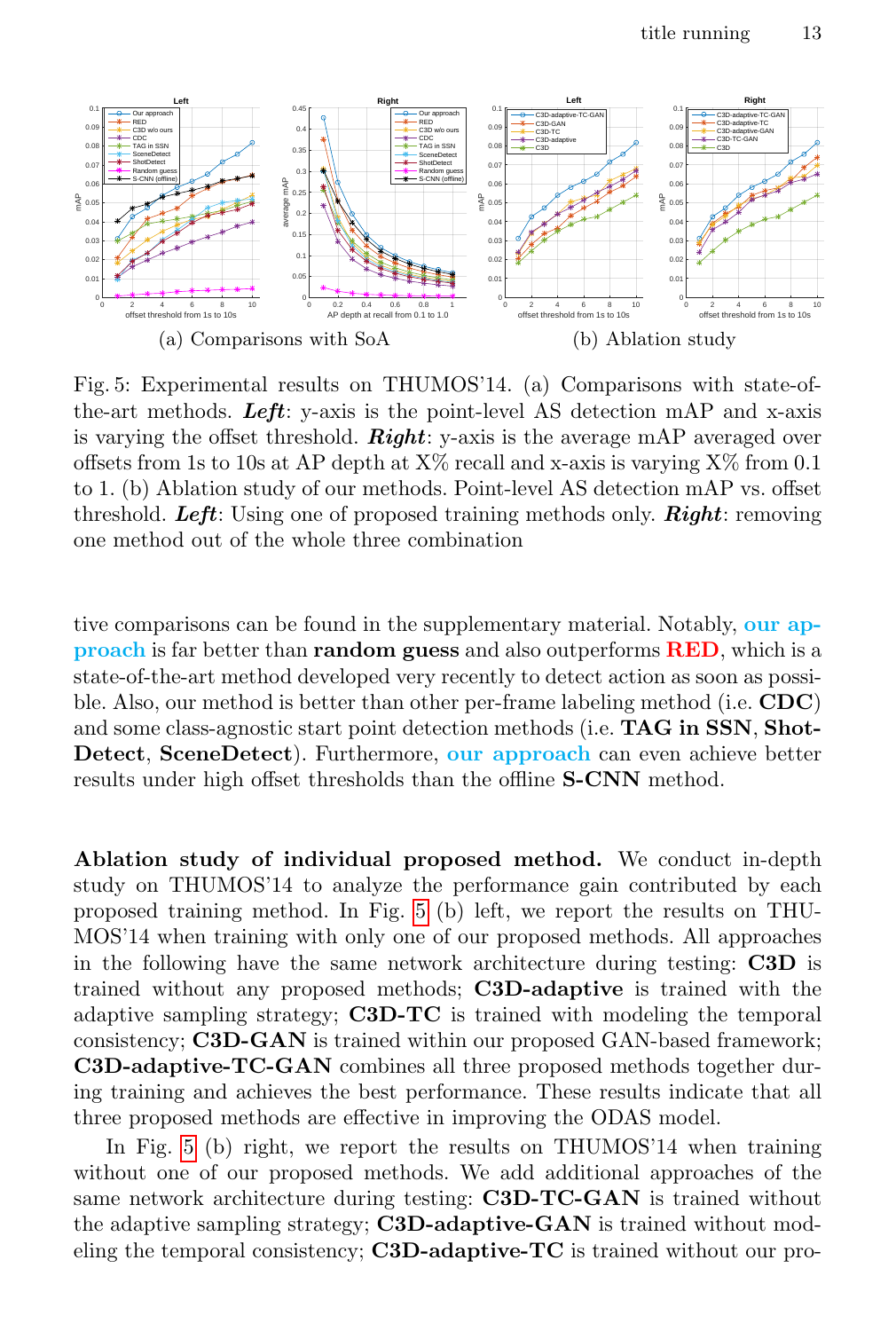| offset threshold (s)<br>-10 | 50 | 100                                                                                                                                                                                 |
|-----------------------------|----|-------------------------------------------------------------------------------------------------------------------------------------------------------------------------------------|
|                             |    |                                                                                                                                                                                     |
|                             |    |                                                                                                                                                                                     |
|                             |    |                                                                                                                                                                                     |
|                             |    |                                                                                                                                                                                     |
|                             |    |                                                                                                                                                                                     |
|                             |    | $\begin{array}{ ccc} 0.06 & 0.14 & 0.17 \end{array}$<br>$\begin{vmatrix} 4.71 & 18.93 & 25.84 \\ 6.10 & 24.35 & 33.76 \end{vmatrix}$<br>$8.18$ 31.39 44.15<br>$ 8.33\;33.08\;46.97$ |

<span id="page-13-0"></span>Table 1: AS detection mAP (%) on ActivityNet when varying the offset threshold

posed GAN-based framework. These results indicate that all three proposed methods are necessary for training a good ODAS model.

### 6.2 Results on ActivityNet

Dataset. ActivityNet [\[23](#page-15-21)[,1\]](#page-15-22) v1.3 involves 200 actions and untrimmed videos over 800 hours: around 10K training videos (15K instances) and 5K validation videos (7.6K instances). Each video has 1.7 action instances in average. We train on the training videos and evaluate ODAS using the validation videos.

Comparisons. As for our approach, given the superior performances of TSN on ActivityNet video classification task [\[64\]](#page-17-8), following [\[18\]](#page-15-6), for each window of 16 frames, we use TSN to extract a feature vector of 3,072 dimensions to serve as input to our network. Our backbone network for ActivityNet consists of three fully connected layers (i.e. FC6, FC7, FC8) that are the same as these in C3D, but we train this network directly from scratch. As for G, since the dimension of fake samples here is 3,072, we set FC1 and FC2 in G to be 2,048 dimensions.

The duration of action instance varies from <1s to >200s in ActivityNet and thus during evaluation we vary the temporal offset from 10s to 100s. As shown in Table [1,](#page-13-0) our approach significantly outperform the baseline methods again and improves  $\text{TSN}$  w/o ours which indicates that it also accepts  $\text{TSN}$  features as input and has the same testing network architecture as our approach but is trained without our proposed methods.

### 6.3 Efficiency

In terms of testing speed, unlike offline detection which evaluates how many frames can be processed per second simultaneously, it is important for ODAS to evaluate the detection delay which is the time duration between the system receives a new video frame and the system outputs the prediction for this frame. Our model in Fig. [4](#page-6-0) (c) is able to respond within 0.16s on one single Titan X GPU. Further, our method can maintain similar mAP results even when the striding distance of the input window is increased to 8 frames, thus allowing real-time implementations.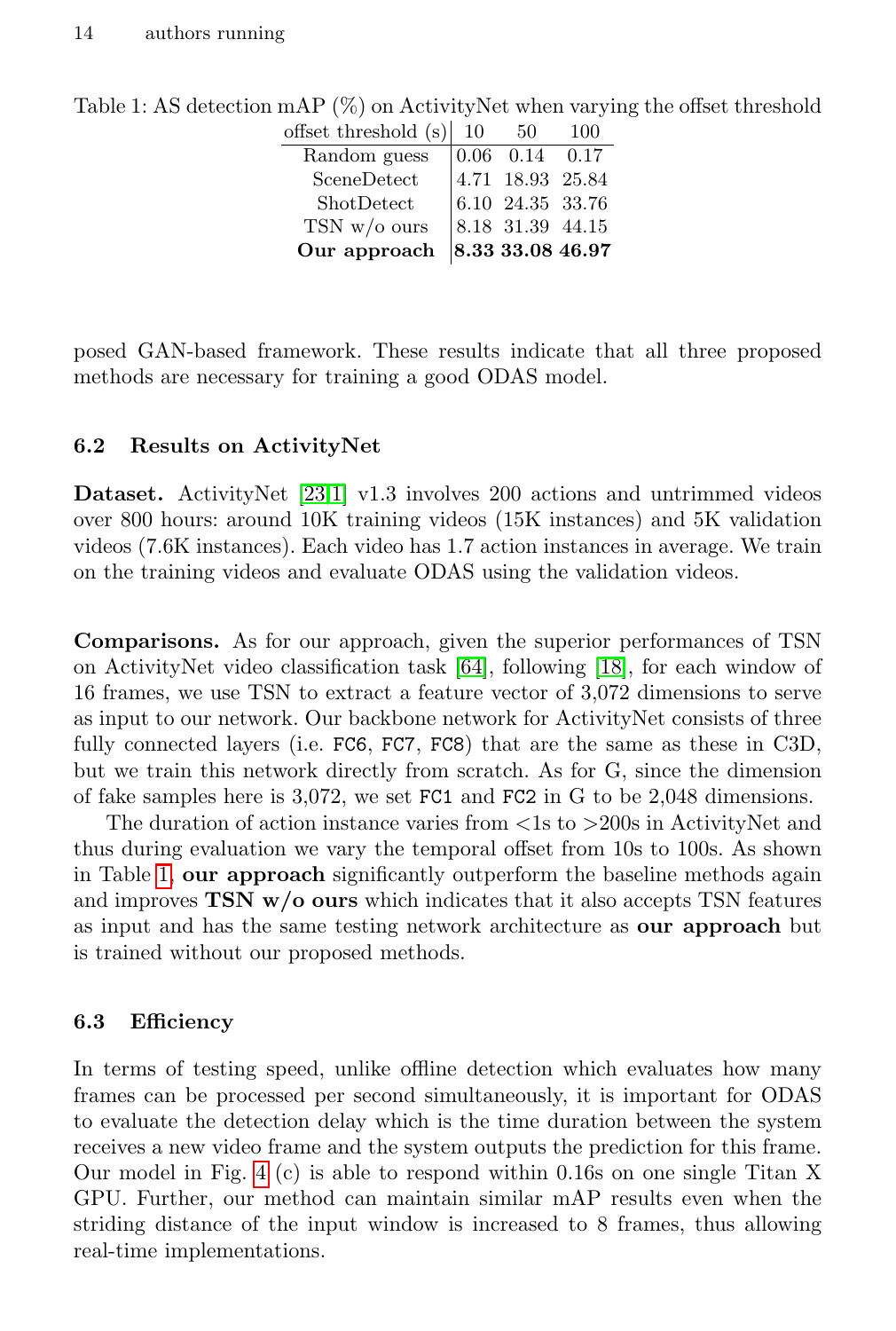# 7 Conclusion and Future Works

In this paper, we have proposed a novel Online Detection of Action Start task in a practical setting involving untrimmed, unconstrained videos. Three training methods have been proposed to specifically improve the capability of ODAS models in detecting action timely and accurately. Our methods can be applied to any existing video backbone network. Extensive experiments demonstrate the effectiveness of our approach. In the future, since the developed methods can address the specific challenges in detecting action starts, it would be interesting to further apply them to help address other online action detection tasks such as per-frame labeling and temporal localization.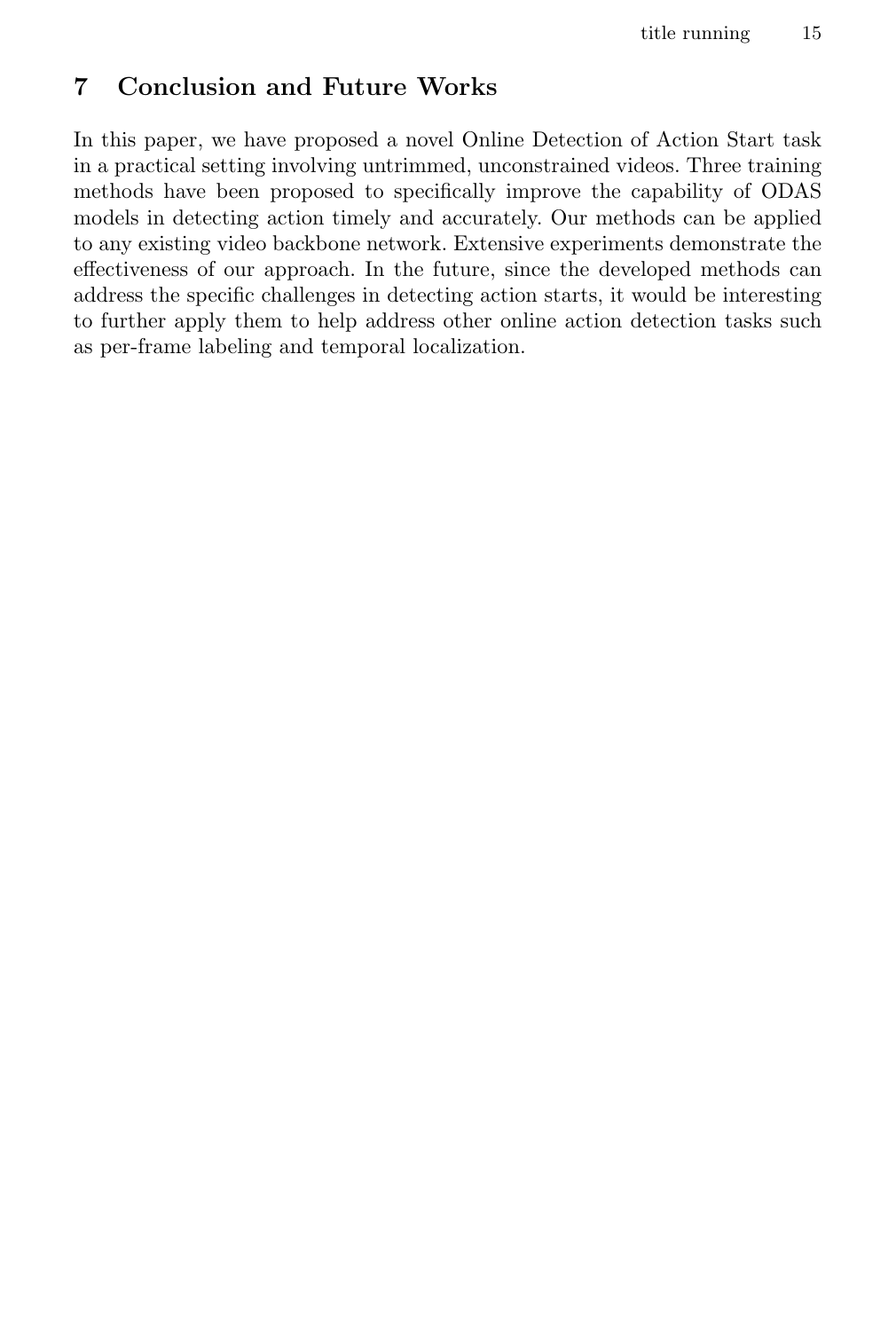# References

- <span id="page-15-22"></span>1. Activitynet challenge 2016. <http://activity-net.org/challenges/2016/> (2016)
- <span id="page-15-13"></span>2. Aggarwal, J.K., Ryoo, M.S.: Human activity analysis: A review. In: ACM Computing Surveys (2011)
- <span id="page-15-17"></span>3. Aliakbarian, M.S., Saleh, F., Salzmann, M., Fernando, B., Petersson, L., Andersson, L.: Encouraging lstms to anticipate actions very early. In: ICCV (2017)
- <span id="page-15-15"></span>4. Asadi-Aghbolaghi, M., Clapés, A., Bellantonio, M., Escalante, H.J., Ponce-López, V., Baró, X., Guyon, I., Kasaei, S., Escalera, S.: A survey on deep learning based approaches for action and gesture recognition in image sequences. In: FG (2017)
- <span id="page-15-20"></span>5. Boreczky, J.S., Rowe, L.A.: Comparison of video shot boundary detection techniques. Journal of Electronic Imaging (1996)
- <span id="page-15-8"></span>6. Buch, S., Escorcia, V., Ghanem, B., Fei-Fei, L., Niebles, J.C.: End-to-end, singlestream temporal action detection in untrimmed videos. In: BMVC (2017)
- <span id="page-15-7"></span>7. Buch, S., Escorcia, V., Shen, C., Ghanem, B., Niebles, J.C.: Sst: Single-stream temporal action proposals. In: CVPR (2017)
- <span id="page-15-16"></span>8. Cao, Y., Barrett, D., Barbu, A., Narayanaswamy, S., Yu, H., Michaux, A., Lin, Y., Dickinson, S., Mark Siskind, J., Wang, S.: Recognize human activities from partially observed videos. In: CVPR (2013)
- <span id="page-15-10"></span>9. Carreira, J., Zisserman, A.: Quo vadis, action recognition? a new model and the kinetics dataset. In: CVPR (2017)
- <span id="page-15-14"></span>10. Cheng, G., Wan, Y., Saudagar, A.N., Namuduri, K., Buckles, B.P.: Advances in human action recognition: A survey (2015), <http://arxiv.org/abs/1501.05964>
- <span id="page-15-5"></span>11. Dai, X., Singh, B., Zhang, G., Davis, L.S., Chen, Y.Q.: Temporal context network for activity localization in videos. In: ICCV (2017)
- <span id="page-15-19"></span>12. Dai, Z., Yang, Z., Yang, F., Cohen, W.W., Salakhutdinov, R.: Good semisupervised learning that requires a bad gan. In: NIPS (2017)
- <span id="page-15-4"></span>13. Dave, A., Russakovsky, O., Ramanan, D.: Predictive-corrective networks for action detection. In: CVPR (2017)
- <span id="page-15-2"></span>14. Escorcia, V., Heilbron, F.C., Niebles, J.C., Ghanem, B.: Daps: Deep action proposals for action understanding. In: ECCV (2016)
- <span id="page-15-12"></span>15. Feichtenhofer, C., Pinz, A., Zisserman, A.: Convolutional two-stream network fusion for video action recognition. In: CVPR (2016)
- <span id="page-15-11"></span>16. Gan, C., Wang, N., Yang, Y., Yeung, D.Y., Hauptmann, A.G.: Devnet: A deep event network for multimedia event detection and evidence recounting. In: CVPR (2015)
- <span id="page-15-9"></span>17. Gao, J., Sun, C., Yang, Z., Nevatia, R.: Tall: Temporal activity localization via language query. In: ICCV (2017)
- <span id="page-15-6"></span>18. Gao, J., Yang, Z., Nevatia, R.: Cascaded boundary regression for temporal action detection. In: BMVC (2017)
- <span id="page-15-1"></span>19. Gao, J., Yang, Z., Nevatia, R.: Red: Reinforced encoder-decoder networks for action anticipation. In: BMVC (2017)
- <span id="page-15-3"></span>20. Gao, J., Yang, Z., Sun, C., Chen, K., Nevatia, R.: Turn tap: Temporal unit regression network for temporal action proposals. In: ICCV (2017)
- <span id="page-15-0"></span>21. Geest, R.D., Gavves, E., Ghodrati, A., Li, Z., Snoek, C., Tuytelaars, T.: Online action detection. In: ECCV (2016)
- <span id="page-15-18"></span>22. Goodfellow, I., Pouget-Abadie, J., Mirza, M., Xu, B., Warde-Farley, D., Ozair, S., Courville, A., Bengio, Y.: Generative adversarial nets. In: NIPS (2014)
- <span id="page-15-21"></span>23. Heilbron, F.C., Escorcia, V., Ghanem, B., Niebles, J.C.: Activitynet: A large-scale video benchmark for human activity understanding. In: CVPR (2015)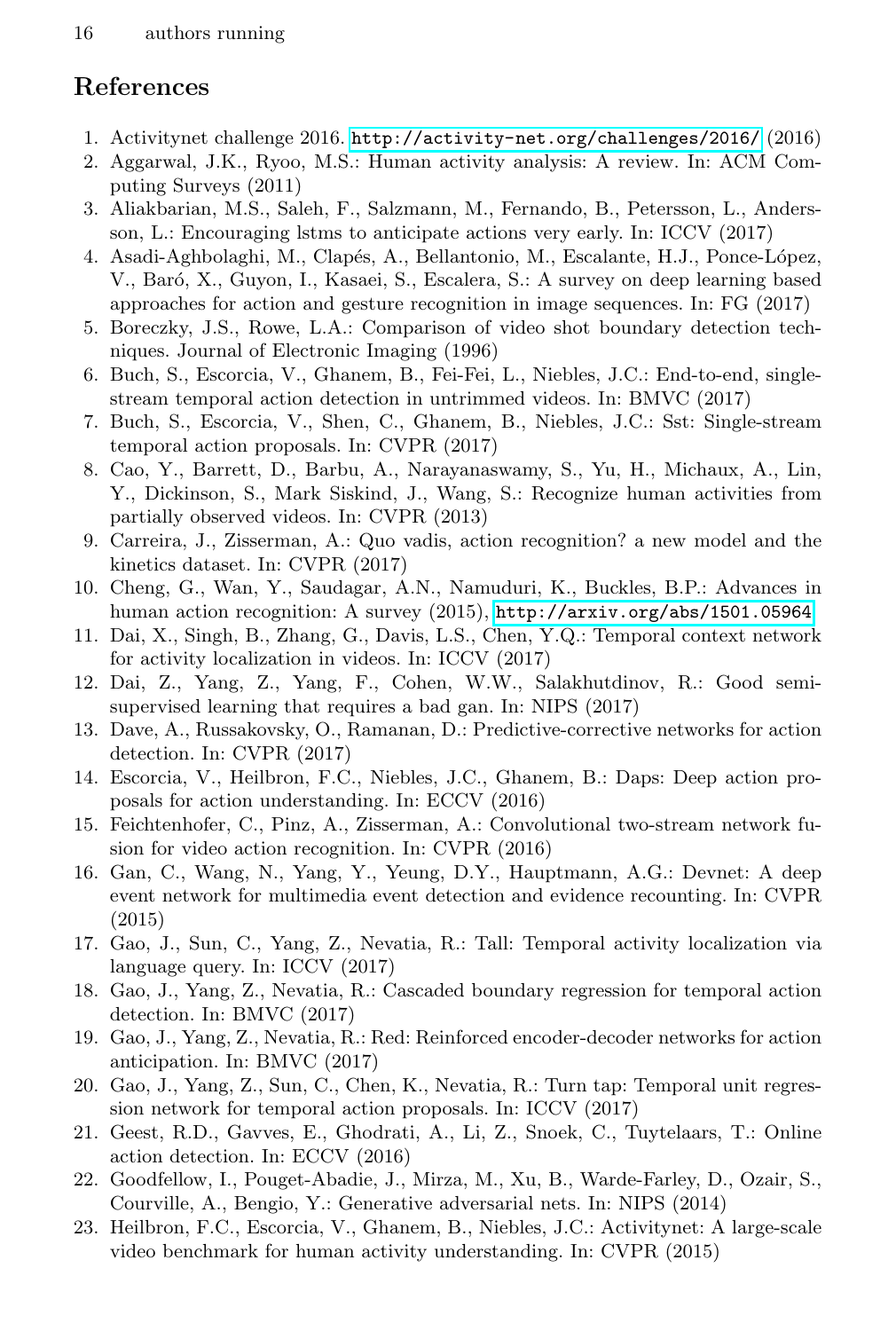- <span id="page-16-6"></span>24. Heilbron, F.C., Barrios, W., Escorcia, V., Ghanem, B.: Scc: Semantic context cascade for efficient action detection. In: CVPR (2017)
- <span id="page-16-2"></span>25. Heilbron, F.C., Niebles, J.C., Ghanem, B.: Fast temporal activity proposals for efficient detection of human actions in untrimmed videos. In: CVPR (2016)
- <span id="page-16-0"></span>26. Hoai, M., De la Torre, F.: Max-margin early event detectors. In: CVPR (2012)
- <span id="page-16-1"></span>27. Hoai, M., De la Torre, F.: Max-margin early event detectors. In: IJCV (2014)
- <span id="page-16-15"></span>28. Huang, D., Yao, S., Wang, Y., De La Torre, F.: Sequential max-margin event detectors. In: ECCV (2014)
- <span id="page-16-20"></span>29. Isola, P., Zhu, J.Y., Zhou, T., Efros, A.A.: Image-to-image translation with conditional adversarial networks. In: CVPR (2017)
- <span id="page-16-8"></span>30. Jégou, H., Douze, M., Schmid, C., Pérez., P.: Aggregating local descriptors into a compact image representation. In: CVPR (2010)
- <span id="page-16-23"></span>31. Jiang, Y.G., Liu, J., Zamir, A.R., Toderici, G., Laptev, I., Shah, M., Sukthankar, R.: THUMOS challenge: Action recognition with a large number of classes. [http:](http://crcv.ucf.edu/THUMOS14/) [//crcv.ucf.edu/THUMOS14/](http://crcv.ucf.edu/THUMOS14/) (2014)
- <span id="page-16-10"></span>32. Kang, S.M., Wildes, R.P.: Review of action recognition and detection methods. arXiv preprint arXiv:1610.06906 (2016)
- <span id="page-16-24"></span>33. Karpathy, A., Toderici, G., Shetty, S., Leung, T., Sukthankar, R., Fei-Fei, L.: Largescale video classification with convolutional neural networks. In: CVPR (2014)
- <span id="page-16-11"></span>34. Kong, Y., Kit, D., Fu, Y.: A discriminative model with multiple temporal scales for action prediction. In: ECCV (2014)
- <span id="page-16-13"></span>35. Kong, Y., Tao, Z., Fu, Y.: Deep sequential context networks for action prediction. In: CVPR (2017)
- <span id="page-16-14"></span>36. Lan, T., Chen, T.C., Savarese, S.: A hierarchical representation for future action prediction. In: ECCV (2014)
- <span id="page-16-17"></span>37. Li, Y., Lan, C., Xing, J., Zeng, W., Yuan, C., Liu, J.: Online human action detection using joint classification-regression recurrent neural networks. In: ECCV (2016)
- <span id="page-16-5"></span>38. Lin, T., Zhao, X., Shou, Z.: Single shot temporal action detection. In: ACM MM (2017)
- <span id="page-16-18"></span>39. Liu, C., Li, Y., Hu, Y., Liu, J.: Online action detection and forecast via multitask deep recurrent neural networks. In: ICASSP (2017)
- <span id="page-16-16"></span>40. Ma, S., Sigal, L., Sclaroff, S.: Learning activity progression in lstms for activity detection and early detection. In: CVPR (2016)
- <span id="page-16-19"></span>41. Odena, A., Olah, C., Shlens, J.: Conditional image synthesis with auxiliary classifier gans. In: ICML (2017)
- <span id="page-16-7"></span>42. Perronnin, F., S´anchez, J., Mensink., T.: Improving the fisher kernel for large-scale image classification. In: ECCV (2010)
- <span id="page-16-9"></span>43. Poppe, R.: A survey on vision-based human action recognition. In: Image and vision computing (2010)
- <span id="page-16-21"></span>44. Radford, A., Metz, L., Chintala, S.: Unsupervised representation learning with deep convolutional generative adversarial networks. arXiv preprint arXiv:1511.06434 (2015)
- <span id="page-16-3"></span>45. Richard, A., Gall, J.: Temporal action detection using a statistical language model. In: CVPR (2016)
- <span id="page-16-12"></span>46. Ryoo, M.S.: Human activity prediction: Early recognition of ongoing activities from streaming videos. In: ICCV (2011)
- <span id="page-16-22"></span>47. Salimans, T., Goodfellow, I., Zaremba, W., Cheung, V., Radford, A., Chen, X.: Improved techniques for training gans. In: NIPS (2016)
- <span id="page-16-4"></span>48. Shou, Z., Wang, D., Chang, S.F.: Temporal action localization in untrimmed videos via multi-stage cnns. In: CVPR (2016)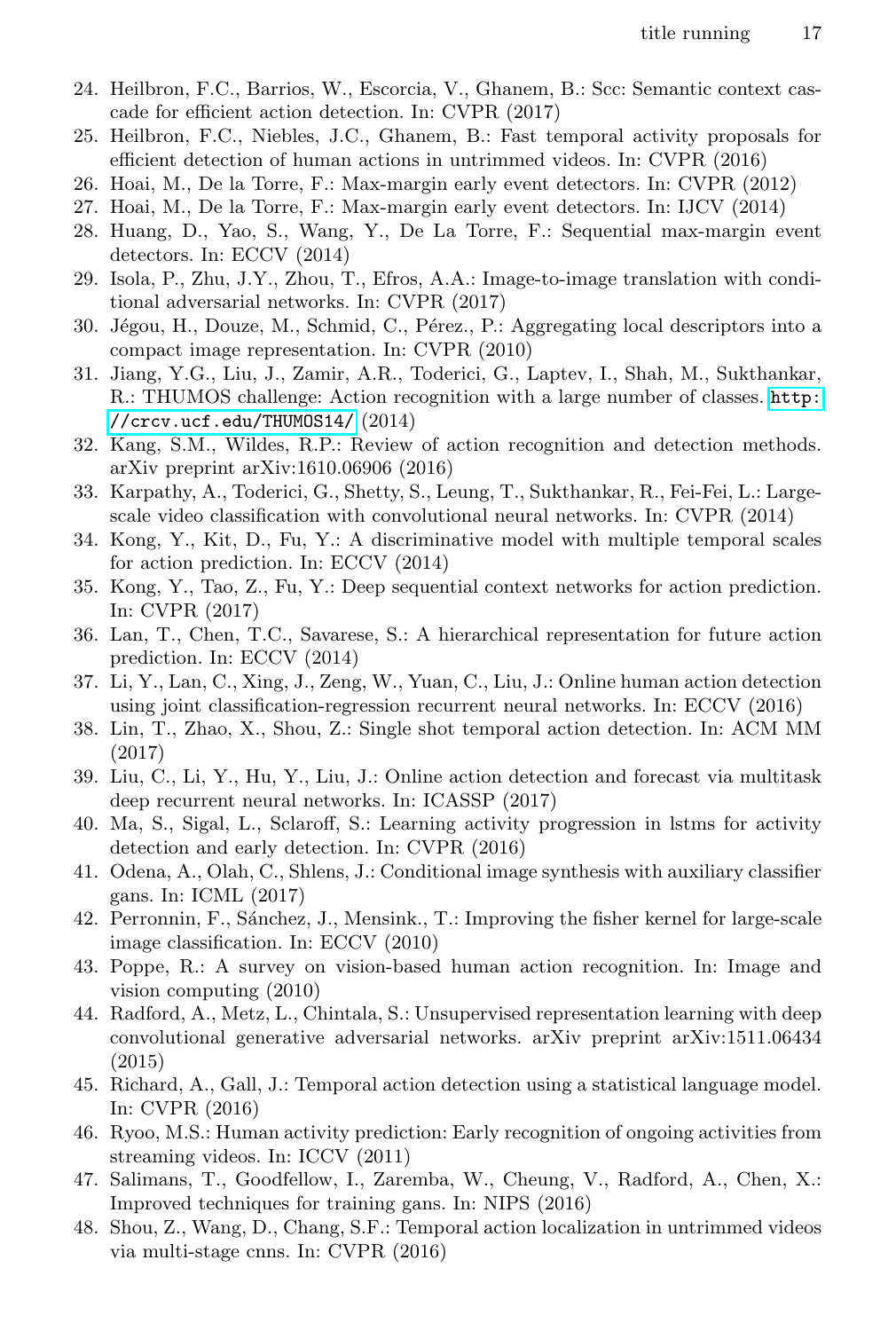- <span id="page-17-1"></span>49. Shou, Z., Chan, J., Zareian, A., Miyazawa, K., Chang, S.F.: Cdc: Convolutionalde-convolutional networks for precise temporal action localization in untrimmed videos. In: CVPR (2017)
- <span id="page-17-4"></span>50. Sigurdsson, G.A., Divvala, S., Farhadi, A., Gupta, A.: Asynchronous temporal fields for action recognition. In: CVPR (2017)
- <span id="page-17-11"></span>51. Simonyan, K., Zisserman, A.: Two-stream convolutional networks for action recognition in videos. In: NIPS (2014)
- <span id="page-17-15"></span>52. Singh, G., Saha, S., Cuzzolin, F.: Online real time multiple spatiotemporal action localisation and prediction on a single platform. In: ICCV (2017)
- <span id="page-17-22"></span>53. Smeaton, A.F., Over, P., Doherty, A.R.: Video shot boundary detection: Seven years of trecvid activity. Computer Vision and Image Understanding (2010)
- <span id="page-17-16"></span>54. Soomro, K., Idrees, H., Shah, M.: Predicting the where and what of actors and actions through online action localization. In: CVPR (2016)
- <span id="page-17-20"></span>55. Springenberg, J.T.: Unsupervised and semi-supervised learning with categorical generative adversarial networks. In: ICLR (2016)
- <span id="page-17-3"></span>56. Sun, C., Shetty, S., Sukthankar, R., Nevatia, R.: Temporal localization of finegrained actions in videos by domain transfer from web images. In: ACM MM (2015)
- <span id="page-17-6"></span>57. Tran, D., Bourdev, L., Fergus, R., Torresani, L., Paluri, M.: Learning spatiotemporal features with 3d convolutional networks. In: ICCV (2015)
- <span id="page-17-7"></span>58. Tran, D., Ray, J., Shou, Z., Chang, S.F., Paluri, M.: Convnet architecture search for spatiotemporal feature learning. arXiv preprint arXiv:1708.05038 (2017)
- <span id="page-17-19"></span>59. Tzeng, E., Hoffman, J., Saenko, K., Darrell, T.: Adversarial discriminative domain adaptation. In: CVPR (2017)
- <span id="page-17-17"></span>60. Vondrick, C., Pirsiavash, H., Torralba, A.: Anticipating the future by watching unlabeled video. In: CVPR (2016)
- <span id="page-17-18"></span>61. Vondrick, C., Torralba, A.: Generating the future with adversarial transformers. In: CVPR (2017)
- <span id="page-17-9"></span>62. Wang, H., Kläser, A., Schmid, C., Liu, C.L.: Action Recognition by Dense Trajectories. In: CVPR (2011)
- <span id="page-17-10"></span>63. Wang, H., Schmid, C.: Action recognition with improved trajectories. In: ICCV (2013)
- <span id="page-17-8"></span>64. Wang, L., Xiong, Y., Wang, Z., Qiao, Y., Lin, D., Tang, X., Gool, L.V.: Temporal segment networks: Towards good practices for deep action recognition. In: ECCV (2016)
- <span id="page-17-21"></span>65. Warhade, K., Merchant, S.N., Desai, U.B., et al.: Video Shot Boundary Detection. River Publishers (2011)
- <span id="page-17-13"></span>66. Weinland, D., Ronfard, R., Boyer, E.: A survey of vision-based methods for action representation, segmentation and recognition. In: Computer Vision and Image Understanding (2011)
- <span id="page-17-2"></span>67. Xu, H., Das, A., Saenko, K.: R-c3d: Region convolutional 3d network for temporal activity detection. In: ICCV (2017)
- <span id="page-17-12"></span>68. Xu, Z., Yang, Y., Hauptmann, A.G.: A discriminative cnn video representation for event detection. In: CVPR (2015)
- <span id="page-17-5"></span>69. Yang, Z., Gao, J., Nevatia, R.: Spatio-temporal action detection with cascade proposal and location anticipation. In: BMVC (2017)
- <span id="page-17-0"></span>70. Yeung, S., Russakovsky, O., Mori, G., Fei-Fei, L.: End-to-end learning of action detection from frame glimpses in videos. In: CVPR (2016)
- <span id="page-17-14"></span>71. Yu, G., Yuan, J., Liu, Z.: Predicting human activities using spatio-temporal structure of interest points. In: ACM MM (2012)